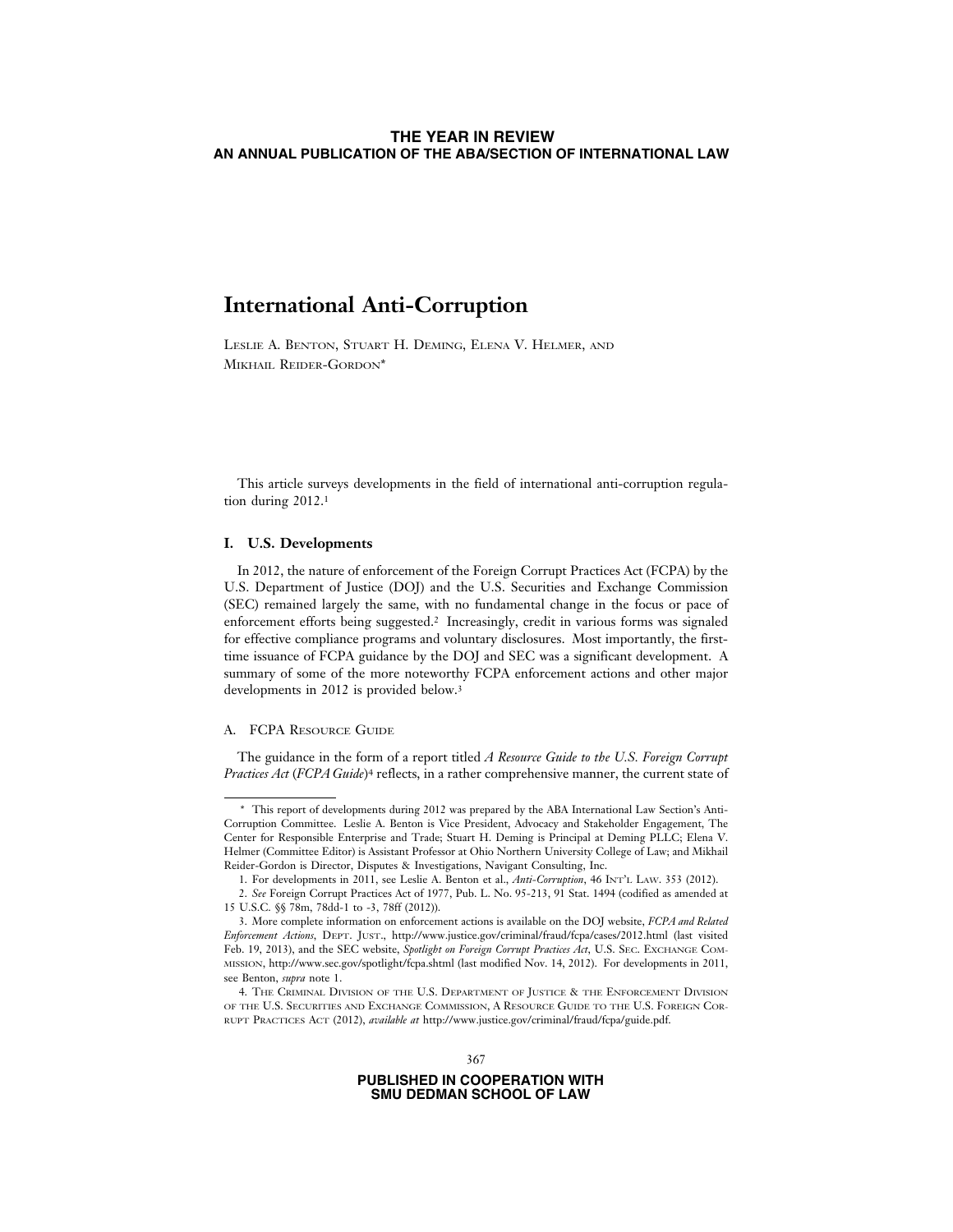368 THE YEAR IN REVIEW

the law in the views of the DOJ and SEC and the manner in which the FCPA is being applied. No change in the law is suggested, and the *FCPA Guide* reaffirms the views of respected commentators. But for most practitioners and in-house counsel, the *FCPA Guide* provides a wealth of useful information. Though described as "non-binding, informal, and summary in nature," given its authoritative source, the guidance is especially valuable in laying out the perspective of the DOJ and SEC.5

The guidance offered relative to gifts and entertainment will provide relief for many entities. In the absence of a fact pattern suggesting improper intent, minor gifts or entertainment of a more isolated and non-systemic nature will not be the focus of enforcement efforts. This simply reflects existing policy. Also noteworthy is the specific reference given to the application of the FCPA's anti-bribery and accounting provisions to accomplices. This specific reference is important because it emphasizes how the DOJ and SEC can prosecute individuals and entities not directly subject to the FCPA.

The *FCPA Guide's* discussion of compliance programs suggests a common sense approach. The crucial "hallmarks" cited include the commitment of senior management; clearly articulated policy, code of conduct, and compliance policies and procedures; oversight, autonomy, and resources; risk assessment; training and continuing advice; incentives and disciplinary measures; and third-party due diligence and procedures.

A special effort is made throughout the *FCPA Guide* to provide insight into the range of considerations that enter into decisions whether to bring enforcement actions. An excellent series of hypotheticals is provided to identify factors that may trigger an enforcement action. Equally helpful are the descriptions of factual scenarios where enforcement actions were declined by the enforcement agencies. Of additional note is the reference to the array of other statutes that may be applied by enforcing the FCPA.

### B. OPINION PROCEDURE RELEASES

The September 18, 2012 opinion procedure release issued by the DOJ helped clarify the application of the FCPA to members of royal families, although uncertainty remains regarding the meaning of "foreign official." Mere status as a member of a royal family was found not to be determinative, particularly where the individual was not acting on behalf of the royal family or in his capacity as a member of the royal family. As a result, in becoming a member of the consulting group in question, the member of the royal family was not considered a "foreign official" under the FCPA because he did not have the power to affect the foreign official who had the authority to hire the consulting group.6

The October 18, 2012 opinion procedure release related to U.S. non-profit adoption agencies seeking to pay for the travel of a number of foreign officials to the United States to learn about the work of the adoption agencies. In not objecting to the proposed payment of reasonable and bona fide travel expenses directly related to the travel of the foreign officials, the DOJ reaffirmed its previous position that non-profit entities are subject to the anti-bribery provisions of the FCPA.7

VOL. 47

<sup>5.</sup> *Id.* at 2.

<sup>6.</sup> Opinion Procedure Release 12-01, U.S. Dep't of Justice No. 12-01 (Sept. 18, 2012), *available at* http:// www.justice.gov/criminal/fraud/fcpa/opinion/2012/1201.pdf.

<sup>7.</sup> Opinion Procedure Release 12-02, U.S. Dep't of Justice No. 12-02 (Oct. 18, 2012), *available at* http:// www.justice.gov/criminal/fraud/fcpa/opinion/2012/1202.pdf.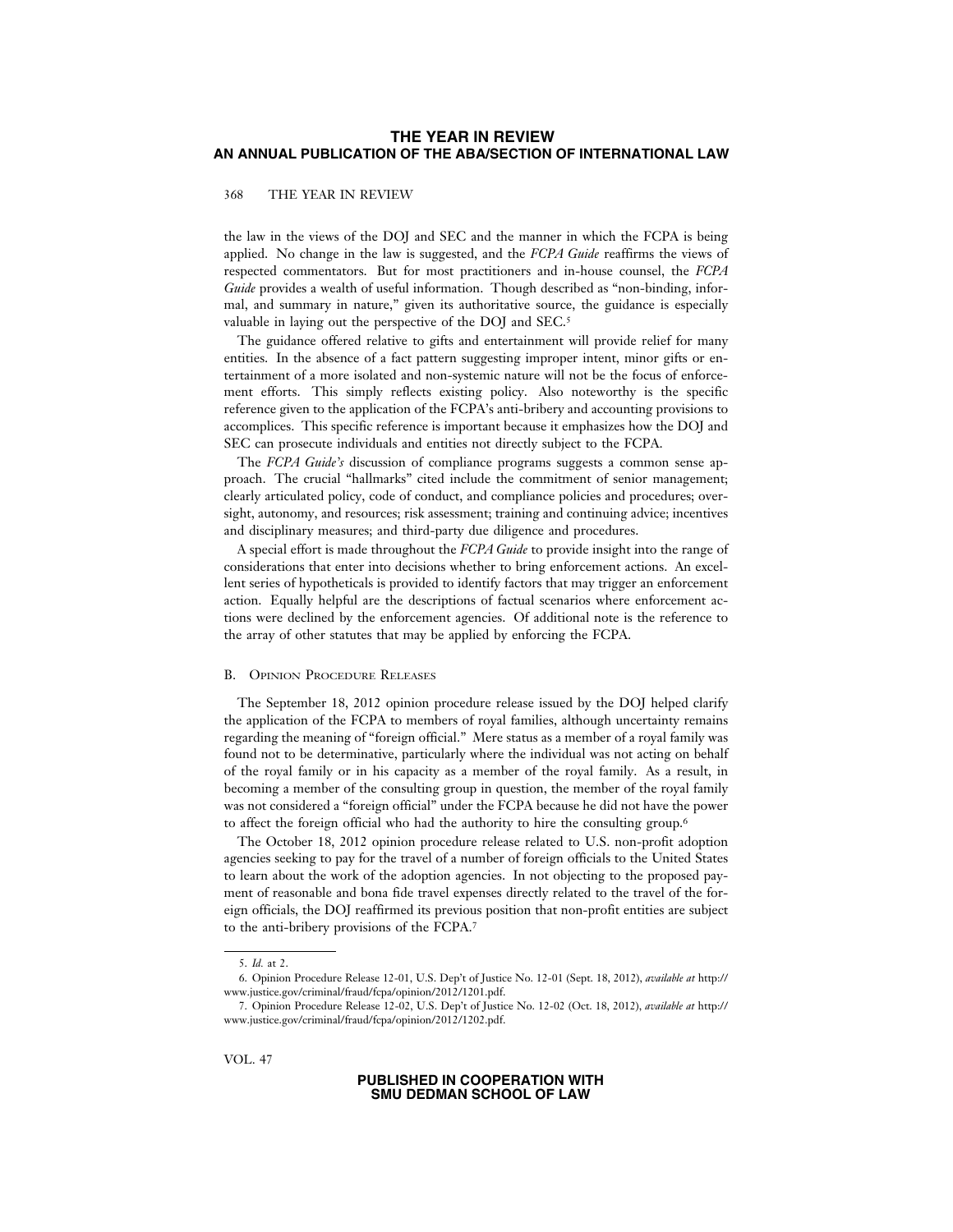ANTI-CORRUPTION 369

# C. PURSUIT OF ACCOMPLICES

The DOJ's deferred prosecution agreement (DPA) with a Japanese trading company, Marubeni Corp., for being an accomplice to FCPA violations as part of a decade-long scheme to bribe Nigerian foreign officials, meant that all five entities involved with the scheme, both U.S. and foreign, were successfully pursued by the DOJ.8 Two of the individuals charged with FCPA violations in connection with the scheme and extradited to the United States were British citizens.9 The breadth of the resolution demonstrates the degree to which the DOJ and SEC will pursue all parties to a violation.

### D. PHARMACEUTICAL INDUSTRY

The pharmaceutical industry remained a focal point of enforcement efforts. Smith & Nephew Inc., a U.S. subsidiary of a British-based issuer, Smith & Nephew plc., entered into a DPA for alleged anti-bribery and record-keeping violations for funneling discounts to an off-shore shell company controlled by its distributor to pay cash and other incentives to publicly employed Greek health care providers.10 The SEC's complaint against Smith & Nephew plc alleged violations of the anti-bribery provisions, ostensibly for willful blindness relative to its wholly owned subsidiaries, as well as the record-keeping provisions, for mischaracterizing payments by its subsidiaries, and violations of the internal control provisions, for failing to require proof of services rendered, to question where payments were made, and to conduct due diligence or audit product sales.11

Biomet Inc., a U.S. issuer, entered into a DPA for alleged anti-bribery and recordkeeping violations for improper inducements in promoting its products in China, Brazil, and Argentina.12 The SEC's complaint alleged violations of the FCPA's anti-bribery, books and records, and internal control provisions.13

Orthofix International N.V., a Texas-based Netherlands Antilles issuer, entered into a DPA for what were believed to be alleged internal controls violations for improper inducements by its Mexican subsidiary to Mexican health officials.14 The SEC's complaint alleged record-keeping violations associated with false invoices and internal controls viola-

SPRING 2013

<sup>8.</sup> Press Release, U.S. Dep't of Justice, Marubeni Corporation Resolves Foreign Corrupt Practices Act Investigation and Agrees to Pay a \$54.6 Million Criminal Penalty (Jan. 17, 2012), http://www.justice.gov/opa/ pr/2012/January/12-crm-060.html.

<sup>9.</sup> Press Release, U.S. Dep't of Justice, JGC Corp. Resolves Foreign Corrupt Practices Act Investigation and Agrees to Pay a \$218.8 Million Criminal Penalty (Apr. 6, 2011), http://www.justice.gov/opa/pr/2011/ April/11-crm-431.html.

<sup>10.</sup> Press Release, U.S. Dep't of Justice, Medical Device Company Smith & Nephew Resolves Foreign Corrupt Practices Act Investigation (Feb. 6, 2012), http://www.justice.gov/opa/pr/2012/February/12-crm-166.html.

<sup>11.</sup> Complaint at 1-2, SEC v. Smith & Nephew PLC, No. 1:12-cv-00187 (D.D.C. filed Feb. 6, 2012), *available at* http://www.sec.gov/litigation/complaints/2012/comp22252.pdf.

<sup>12.</sup> Press Release, U.S. Dep't of Justice, Third Medical Device Company Resolves Foreign Corrupt Practices Act Investigation (Mar. 26, 2012), http://www.justice.gov/opa/pr/2012/March/12-crm-373.html.

<sup>13.</sup> Complaint at 1, SEC v. Biomet, Inc., No. 1:12-cv-00454 (D.D.C. filed Mar. 26, 2012), *available at* http://www.sec.gov/litigation/complaints/2012/comp22306.pdf.

<sup>14.</sup> Deferred Prosecution Agreement at 1, United States v. Orthofix Int'l N.V., No. 4:12-cr-00150-RAS-DDB-1 (E.D. Tex. filed July 7, 2012), *available at* http://www.justice.gov/criminal/fraud/fcpa/cases/orthofix/ 2012-07-10-orthofix-dpa.pdf.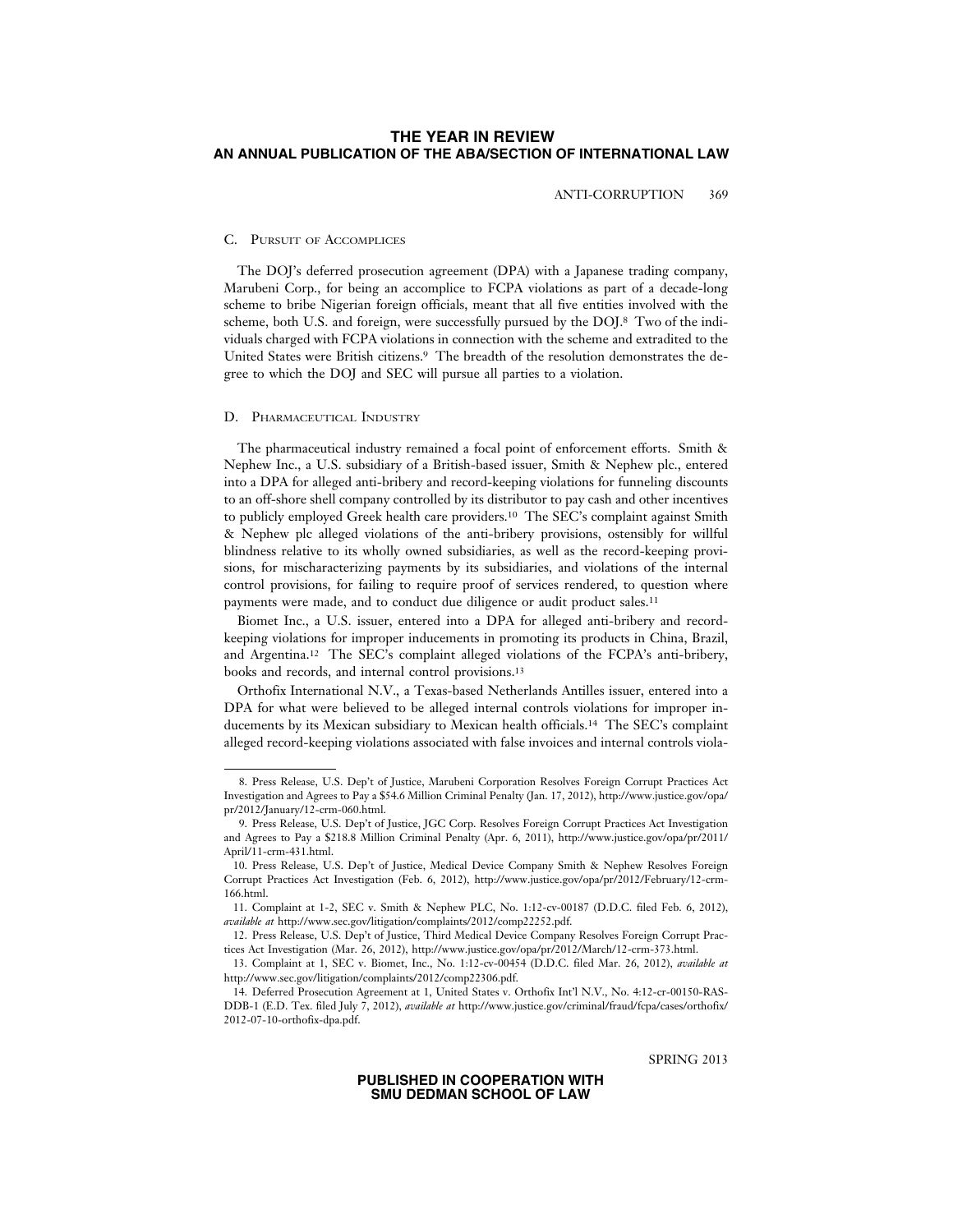### 370 THE YEAR IN REVIEW

tions for failing to have a compliance and training program, including in the local language, "commensurate" with its international operations.15

Eli Lilly and Company was charged by SEC with violations of the FCPA for improper payments its subsidiaries made to foreign government officials to win business in Brazil, China, Poland, and Russia. The SEC alleged payments of millions of dollars to third parties chosen by government customers or distributors which rarely provided any services and in some instances were used to funnel money to government officials.16

A U.S. subsidiary of Pfizer Inc., a U.S. issuer, entered into a resolution for improper payments to publicly-employed regulators and health care professionals in Bulgaria, Croatia, Kazakhstan, and Russia for anti-bribery and record-keeping violations.17 The SEC's complaint against Pfizer related solely to record-keeping and internal controls violations.18 Pfizer officials were described as not having knowledge of the improper payments made by its subsidiaries.19

As a result of the due diligence undertaken and voluntary disclosures made after its acquisition of Wyeth LLC, Pfizer was not charged with any FCPA violations stemming from its acquisition of Wyeth LLC.20 Also, due to an absence of knowledge on the part of Wyeth  $LLC<sub>1</sub><sup>21</sup>$  the only action taken against Wyeth related to internal controls and record-keeping violations associated with improper payments by Wyeth's subsidiaries.

In the announcement of its resolution of allegations against Eli Lilly and Company of violations of the FCPA's anti-bribery and accounting and record-keeping provisions, the SEC pointed to the need for company to avoid a "check the box mentality" in conducting due diligence.22 Through offshore entities, improper discounts, falsified records, and charitable donations, improper payments were made by its Russian, Chinese, Brazilian, and Polish subsidiaries. The absence of specialized audit procedures to address bribery risk in emerging markets was alleged to constitute an internal control violation.

### E. IMPORTANCE OF ADEQUATE COMPLIANCE PROGRAMS

In a case involving a Morgan Stanley employee, the DOJ and SEC asserted that significant cooperation and robust compliance programs would be rewarded. The government declined to take enforcement action against Morgan Stanley stemming from conduct of what was described as a rogue employee. In the information and complaint filed against the employee, the extensive controls and compliance program of Morgan Stanley were

VOL. 47

<sup>15.</sup> Complaint at 1-2, SEC v. Orthofix Int'l N.V., No 4:12-CV-419 (E.D. Tex. filed July 10, 2012), *available at* http://www.sec.gov/litigation/complaints/2012/comp-pr2012-133.pdf.

<sup>16.</sup> Press Release, Sec. & Exch. Comm., SEC Charges Eli Lilly and Company with FCPA Violations (Dec. 20, 2012), http://www.sec.gov/news/press/2012/2012-273.htm.

<sup>17.</sup> Press Release, U.S. Dep't of Justice, Pfizer H.C.P. Corp. Agrees to Pay \$15 Million Penalty to Resolve Foreign Bribery Investigation (Aug. 7, 2012), http://www.justice.gov/opa/pr/2012/August/12-crm-980.html.

<sup>18.</sup> Complaint at 1-2, SEC v. Pfizer H.C.P. Corp., No. 1:12-cv-01303 (D.D.C. filed Aug. 7, 2012), *available at* http://www.sec.gov/litigation/complaints/2012/comp-pr2012-152-pfizer.pdf.

<sup>19.</sup> *Id.*

<sup>20.</sup> Press Release, Sec. & Exch. Comm., SEC Charges Pfizer with FCPA Violations (Aug. 7, 2012), http:// www.sec.gov/news/press/2012/2012-152.htm.

<sup>21.</sup> Complaint at 2-3, SEC v. Wyeth LLC, No. 1:12-cv-01304 (D.D.C. filed Aug. 7, 2012), *available at* http://www.sec.gov/litigation/complaints/2012/comp-pr2012-152-wyeth.pdf.

<sup>22.</sup> Press Release, Sec. & Exch. Comm., SEC Charges Eli Lilly and Company with FCPA Violations (Dec. 20, 2012), *available at* http://www.sec.gov/news/press/2012/2012-273.htm.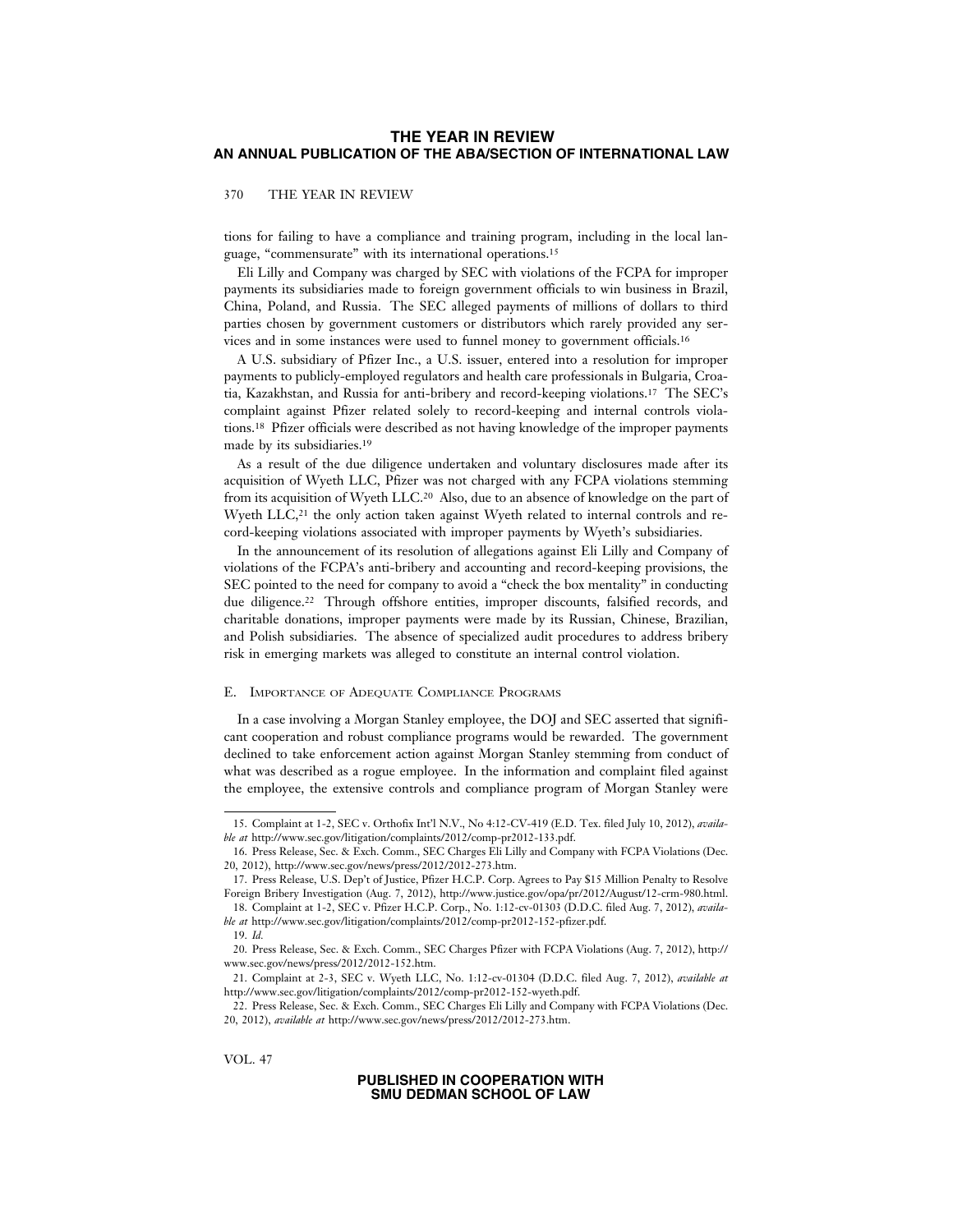# ANTI-CORRUPTION 371

described. The employee pled to conspiring to violate the FCPA's internal control provisions for circumventing Morgan Stanley's internal controls to gain a personal profit.23 The SEC's complaint alleged that he violated the anti-bribery and internal control provisions.24

#### F. WHAT CONSTITUTES A "FOREIGN OFFICIAL"

The contours of what constitutes a "foreign official" under the FCPA continue to be a focus of litigation where alleged instrumentalities of foreign governments are involved. The issue is before a U.S. Circuit Court of Appeals for the first time in the *Haiti Teleco* case, where two persons were convicted of paying bribes to Haiti telecommunication officials.25 Some of the debate will abate over time as the DOJ can be expected, where possible, to also charge Travel Act violations for commercial bribery where it is unclear whether the intended recipient of the bribe was a foreign official.

### G. SETBACKS

Of the setbacks suffered by the DOJ, most prominent was in the "African sting case" where twenty-two individuals were charged concerning the acquisition of military equipment. After a number of acquittals and hung juries, the DOJ ultimately decided not to proceed further, thereby leading to a number of dismissals.26 The setbacks may bear upon what cases and charges are brought in the future. But the DOJ has stated that the direction and aggressiveness of its enforcement practices are not expected to change.<sup>27</sup>

#### H. FORFEITURES

As part of its "Kleptocracy Asset Forfeiture Initiative," the DOJ has begun to seek the civil forfeiture of assets associated with the corruption of foreign officials and, where appropriate, return the proceeds to benefit those harmed. Forfeiture actions were brought in a number of jurisdictions against the assets of former Nigerian officials.28 Also forfeited

SPRING 2013

<sup>23.</sup> Press Release, U.S. Dep't of Justice, Former Morgan Stanley Managing Director Pleads Guilty for Role in Evading Internal Controls Required by FCPA (Apr. 25, 2012), http://www.justice.gov/opa/pr/2012/ April/12-crm-534.html.

<sup>24.</sup> Complaint at 2, SEC v. Peterson, No. CV 12-2033 (E.D.N.Y. filed Apr. 25, 2012), *available at* http:// www.sec.gov/litigation/complaints/2012/comp-pr2012-78.pdf.

<sup>25.</sup> Samuel Rubenfeld, *Justice Department Attacks 'Foreign Official' Challenge in Appellate Brief*, WALL ST. J. BLOG (Aug. 21, 2012, 5:47 PM), http://blogs.wsj.com/corruption-currents/2012/08/21/justice-departmentattacks-foreign-official-challenge-in-appellate-brief/.

<sup>26.</sup> *See, e.g.*, Christopher M. Mathews, *Mistrial Declared in Landmark Bribery Sting Case*, WALL ST. J. BLOG (Jan. 31, 2012, 3:22 PM), http://blogs.wsj.com/corruption-currents/2012/01/31/mistrial-declared-inlandmark-bribery-sting-case/?mod=WSJBlog&utm\_source=feedburner&utm\_medium=feed&utm\_campaign =feed%3A+wsj%2Fcorruption-currents%2Ffeed+%28WSJ.com%3A+Corruption+Currents%29; Kevin Grey, *U.S. Prosecutor Says Tough Tactics to Remain on Bribery Fight*, TRUSTLAW (Mar. 2, 2012, 12:18 AM), http://www.trust.org/trustlaw/news/us-prosecutor-says-tough-tactics-to-remain-in-bribery-fight.

<sup>27.</sup> Grey, *supra* note 26.

<sup>28.</sup> *See, e.g.*, Press Release, U.S. Dep't of Justice, DOJ Forfeits More Than \$400,000 in Corruption Proceeds Linked to Former Nigerian Governor (June 28, 2012), http://www.justice.gov/opa/pr/2012/June/12 crm-827.html; Press Release, U.S. Dep't of Justice, U.S. Restrains More than \$3 Million in Corruption Proceeds Related to Former Nigerian Governor (July 23, 2012), http://www.justice.gov/opa/pr/2012/July/12-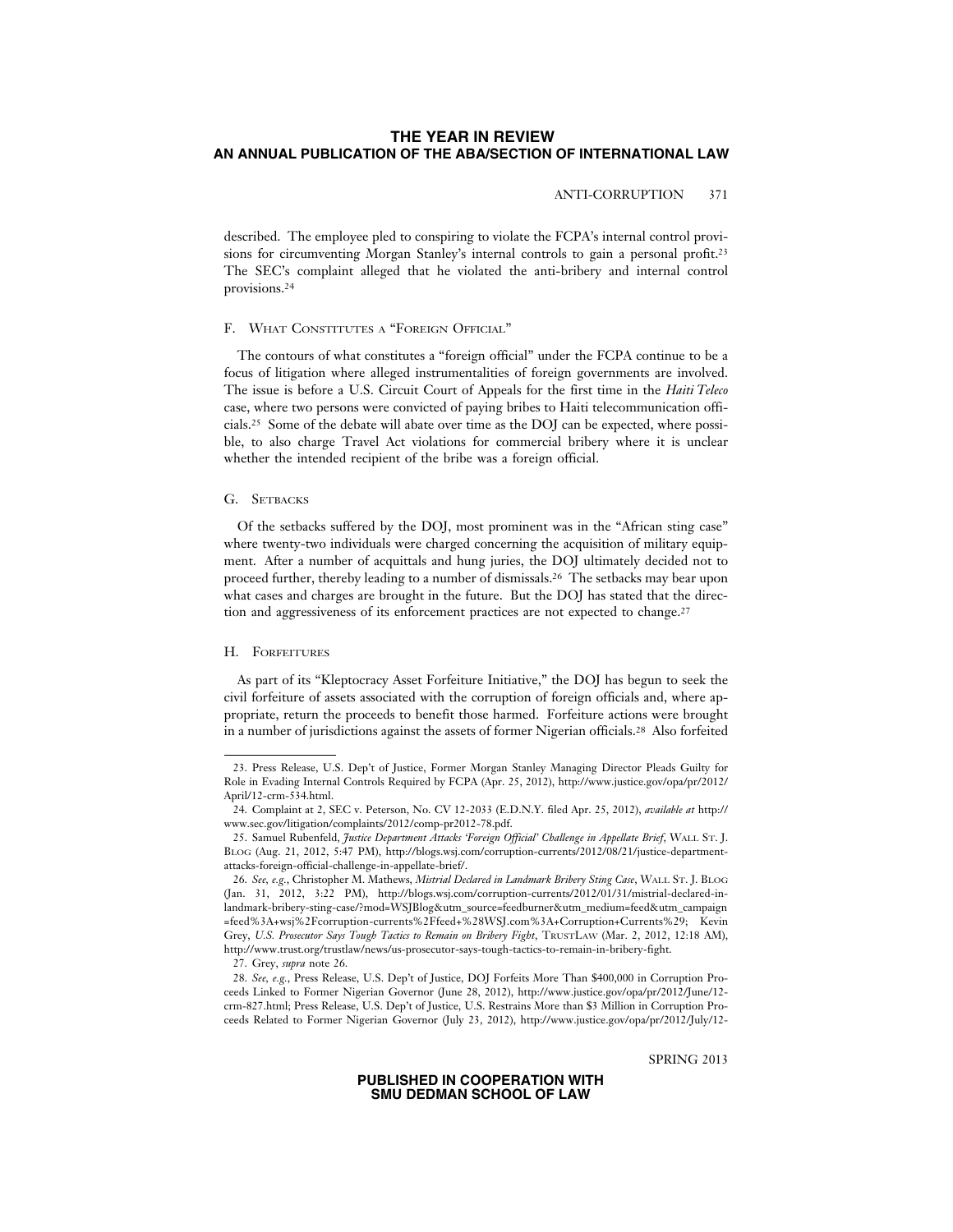372 THE YEAR IN REVIEW

was US \$2.1 million worth of real estate belonging to the former president of Taiwan's family allegedly purchased with the proceeds of bribes.29

# **II. Enforcement Actions Abroad**

# A. CASES

1. *Algeria*

In June 2012, two companies and five individuals were convicted of international bribery offenses by an Algerian court.30 Three of the five individuals were Chinese nationals, employees of ZTE Algérie and Huawei Algérie, which are subsidiaries of the Chinese telecommunications companies ZTE and Huawei. They were sentenced in absentia to ten years in prison and each fined approximately US \$65,000.31 Two Algerian citizens were also found guilty of money-laundering and mismanagement and received prison sentences of eighteen years and substantial fines.<sup>32</sup> The companies were fined and debarred from bidding on public contracts in Algeria for two years.33 The convictions stemmed from an investigation related to the construction of a highway in Algeria.

#### 2. *Australia*

In July 2012, David John Ellery, former CFO and company secretary of Securency International (Securency), pleaded guilty to false accounting in relation to a US \$79,502 payment to a Malaysian intermediary and agreed to testify against eight of his former colleagues from Securency and its sister company, Note Printing Australia (NPA).34 Securency, which is half owned and supervised by the Reserve Bank of Australia, and NPA pleaded guilty in October 2011 to charges of bribing or conspiring to bribe foreign officials in Vietnam, Malaysia, Nepal, Indonesia, and other countries.35

VOL. 47

crt-906.html. *See also* Mikhail Reider-Gordon & Truman Kirkland Butler, *Anti-Money Laundering*, 47 ABA/ SIL YIR (n.s.) 387 (2013).

<sup>29.</sup> Press Release, U.S. Dep't of Justice, U.S. Forfeits \$2.1 Million Worth of Property Purchased with Alleged Bribes Paid to the Family of the Former President of Taiwan (Nov. 14, 2012), http://www.justice. gov/opa/pr/2012/November/12-crm-1359.html.

<sup>30.</sup> *Actualit´es: Affaire Opposant Alg´erie T´el´ecom aux Soci´et´es Chinoises Zte et Huawei* [*Case Between Algeria Telecom Companies and Chinese ZTE Huawei*], LESOIRDALGERIE (June 7, 2012), http://www.lesoirdalgerie. com/articles/2012/06/07/article.php?sid=135217&cid=2; Phil Muncaster, *ZTE and Huawei Execs Get Ten Years for Bribery Sentenced in Their Absence by Algerian Court*, THE REGISTER (June 12, 2012, 4:26 AM), http://www. theregister.co.uk/2012/06/12/zte\_huawei\_bribery\_algeria/.

<sup>31.</sup> *Huwaei, ZTE Execs Sentenced to Ten Years for Corruption in Algeria*, TECHINASIA (June 11, 2012, 12:30 PM), http://www.techinasia.com/huawei-zte-execs-sentenced-ten-years-corruption-algeria/.

<sup>32.</sup> *Case Between Algeria Telecom Companies*, *supra* note 30.

<sup>33.</sup> *Id.*; Muncaster, *supra* note 30.

<sup>34.</sup> Richard Baker & Nick McKenzie, *Guilty Plea in RBA Scandal*, THE AGE (July 19, 2012), http://www. theage.com.au/opinion/political-news/guilty-plea-in-rba-scandal-20120718-22ap8.html.

<sup>35.</sup> Olivia Dixon, *Corruption and Enforcement II: Does Australia Have a Problem?*, UNSW, http://www.clmr. unsw.edu.au/article/ethics/white-collar-crime,-aml,-bribery-%26-corruption/corruption-and-enforcementii-does-australia-have-problem (last visited Feb. 19, 2013).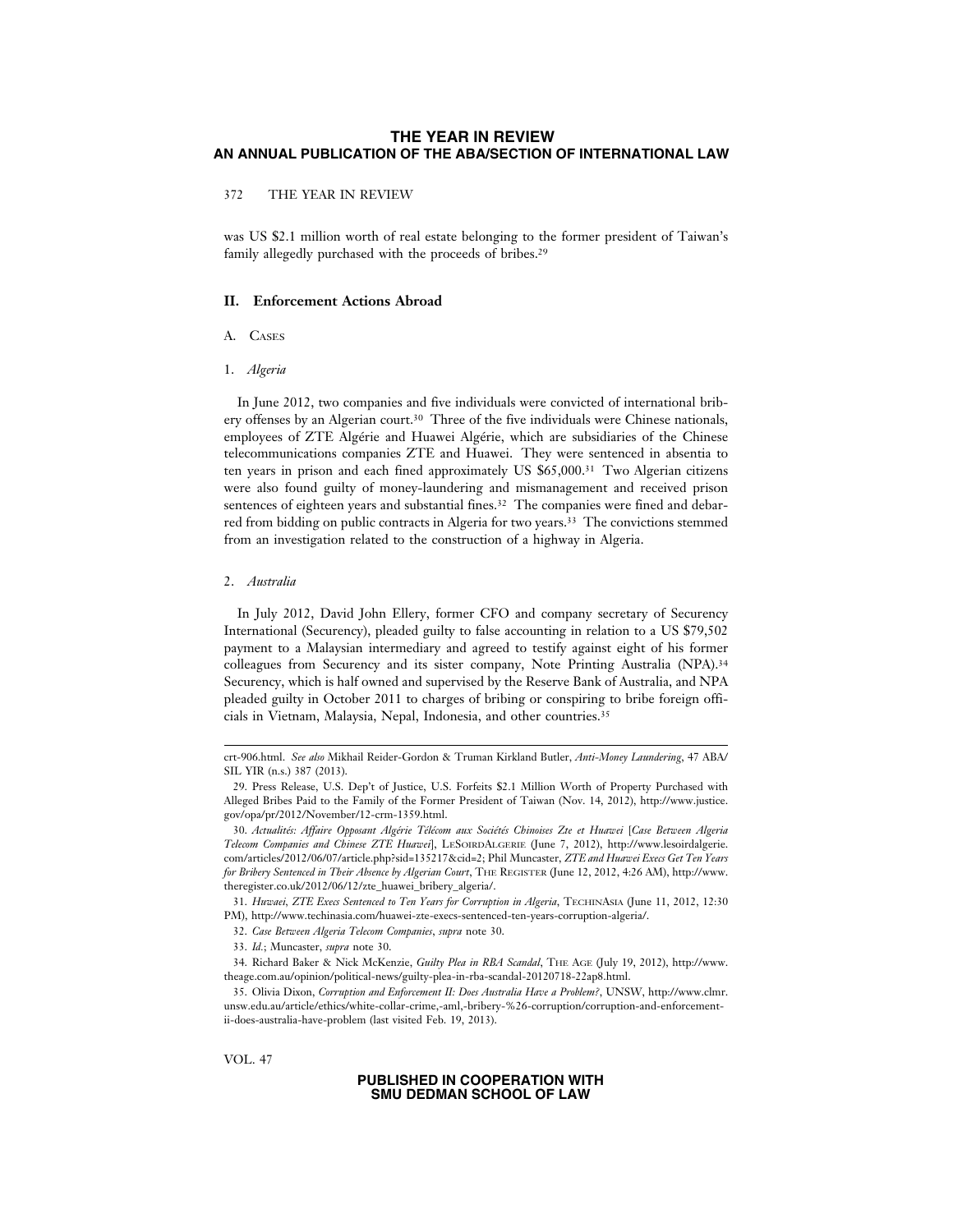ANTI-CORRUPTION 373

#### 3. *Bahrain*

Without admitting liability, Alcoa, Inc. agreed to pay US \$85 million to Aluminum Bahrain, B.S.C. (Alba), to settle allegations that between 1997 and 2009, Alcoa and related companies paid millions in bribes to Bahrain officials that resulted in Alba overpaying about US \$420 million for raw materials.36 Alba is majority-owned by the Persian Gulf state of Bahrain.

### 4. *France*

A Paris court fined French aeronautics and defense group Safran €500,000 for paying bribes in Nigeria to win a €170 million contract in 2000-03.<sup>37</sup> Safran was formed when Sagem merged with Snecma in 2005. The judicial inquiry concluded that Sagem's top executives at the time did not know about the corruption.

#### 5. *Germany*

In September 2012, the former management board member of Man SE, Anton Weinmann, was sentenced by a German regional court to a ten month suspended jail sentence for aiding and abetting bribery related to the sale of commercial vehicles to Slovenia.<sup>38</sup>

# 6. *Greece*

In March 2012, the Greek government approved a  $\epsilon$ 330 million agreement with Siemens to settle bribery allegations.39 The settlement followed investigations of a 1997 – 2002 Hellenic Telecom contract and a security contract from the 2004 Athens Olympics and included the forgiveness by Siemens of  $\mathfrak{C}80$  million owed to it by the Greek state and a  $\epsilon$ 250 million investment in the country.<sup>40</sup> It also provides that Greece will not pursue Siemens to pay reparations for the  $\mathfrak{C}2$  billion claimed to have been lost by Greek taxpayers.<sup>41</sup>

#### 7. *India*

In March 2012, the Indian Ministry of Defence announced that it had barred six companies—Rheinmetall Air Defence AG, Israel Military Industries, Singapore Technologies Kinetics, Corporation Defence Russia, T.S. Kisan & Co., and R.K. Machine Tools—from

SPRING 2013

<sup>36.</sup> *Id.*; Press Release, Alcoa, Inc., Alcoa and Alba Resolve Civil Litigation (Oct. 9, 2012), http://www.alcoa. com/global/en/news/news\_detail.asp?pageID=20121009006367en&newsYear=2012.

<sup>37.</sup> *French Court Fines Safran for Nigerian Bribes*, TRUSTLAW (Sept. 5, 2012, 2:20 PM), http://www.trust. org/trustlaw/news/french-court-fines-safran-for-nigerian-bribes.

<sup>38.</sup> David Holmes, *Ex-MAN Trucks Chief Admits Guilt in Bribery Probe*, REUTERS (Sept. 19, 2012, 7:55 AM), http://www.reuters.com/article/2012/09/19/us-germany-man-bribery-idUSBRE88I0MS20120919.

<sup>39.</sup> Louise Armitstead, *Debt Crisis: Greek Government Signs = C330m Settlement with Siemens*, THE TELE-GRAPH (Aug. 27, 2012, 9:18 AM), http://www.telegraph.co.uk/finance/financialcrisis/9502146/Debt-crisis-Greek-government-signs-330m-settlement-with-Siemens.html.

<sup>40.</sup> *Id.* 41. *Id.*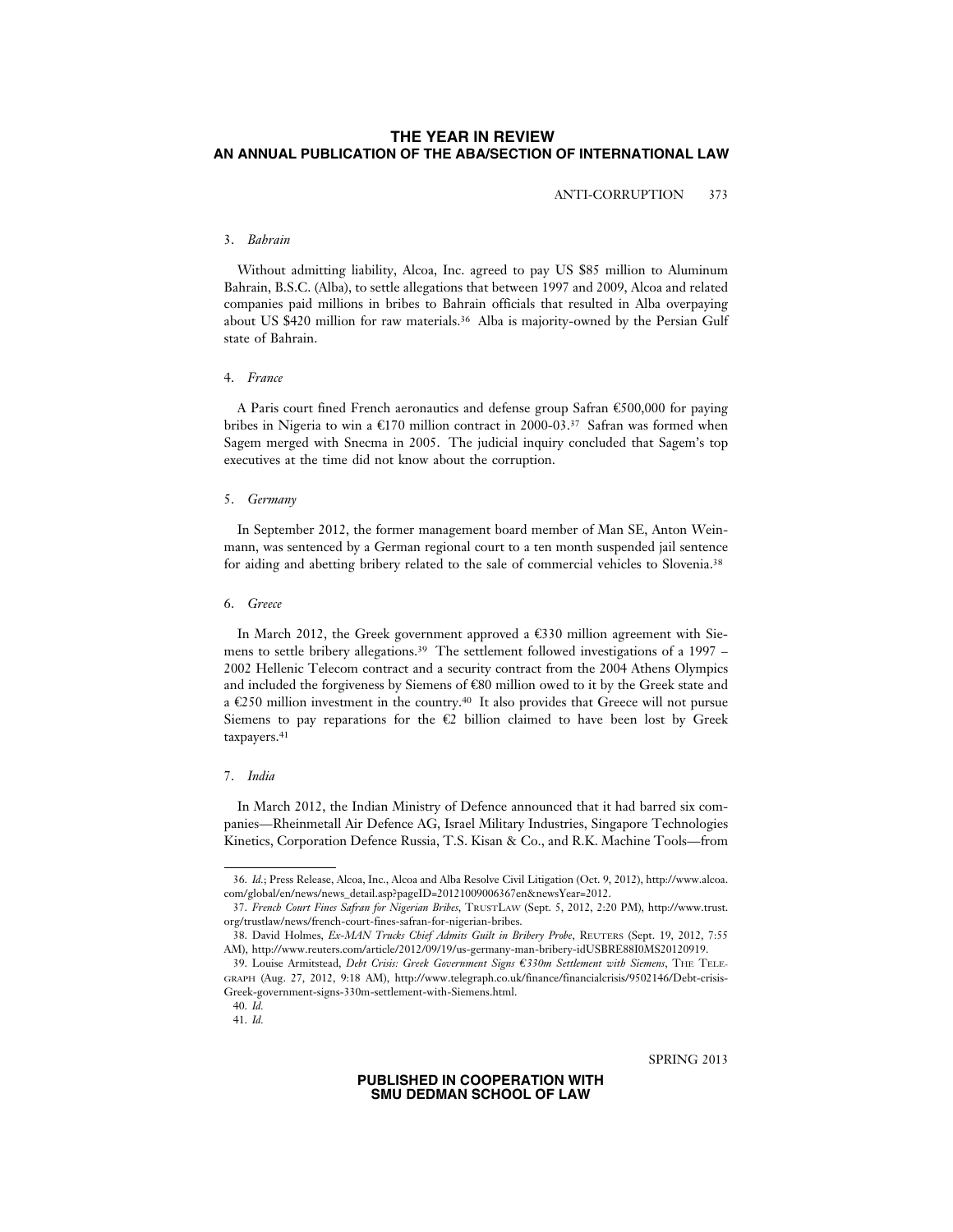# 374 THE YEAR IN REVIEW

contracting with the Indian military for ten years stemming from corruption charges known in India as the Ordnance Factory Board (OFB) scam.42

#### 8. *Italy*

In July 2012, Italy was forced to repay €307 million to the European Union after a fouryear-long EU investigation found that over  $\mathfrak{E}381$  million were lost to corruption, fraud, and ghost works.43 The funds were to be used for road repairs and upgrades of the A3 motorway in Southern Italy. It is the largest refund in the EU history.

### 9. *Kenya*

A Kenyan court found senior government official, Sylvestor Mwaliko, guilty of abuse of office and sentenced him to three years in prison or a fine of 3 million shillings (US \$35,400) in the first conviction related to the multi-million-dollar Anglo Leasing corruption scandal.44 The case involved state contracts worth hundreds of millions of dollars being awarded to non-existent firms or those with murky ownership. In July 2012, the Kenyan attorney general asked several countries, including Switzerland, Japan, and the United Kingdom, to help recover corrupt cash stashed in overseas accounts stemming from the matter.<sup>45</sup>

#### 10. *Nepal*

In February 2012, Nepal convicted three former police chiefs, a British businessman, and his Nepalese business partner over the purchase of faulty equipment for a U.N. peace mission.46 "The Special Court, which oversees corruption cases, found the officers guilty of stealing [NPR] 284 million . . . ([USD]\$3.6 million) while procuring vehicles for Nepali peacekeepers in Sudan."47 The court ordered the U.K.-based equipment supplier Assured Risk Ltd to refund NPR 142 million for the loss.48 Michael Rider, the company's British director, was also fined for his involvement in the corruption. All the Nepalese participants were sentenced to imprisonment and significant fines.

VOL. 47

<sup>42.</sup> *MoD Blacklists Six Companies*, ASIAN AGE (Mar. 6, 2012), http://www.asianage.com/india/mod-blacklists-six-companies-811; *Swiss Firm Moves HC Against Blacklisting by Govt*, HINDUSTAN TIMES (Sept. 19, 2012, 10:00 PM), http://www.hindustantimes.com/business-news/CorporateNews/Swiss-firm-moves-HCagainst-blacklisting-by-govt/Article1-932665.aspx.

<sup>43.</sup> Bruno Waterfield, *Italy Repays = C307 Million to EU After Road Project 'Mafia Corruption' Exposed*, THE TELEGRAPH (July 5, 2012, 7:00 AM), http://www.telegraph.co.uk/news/worldnews/europe/italy/9376202/It aly-repays-307-million-to-EU-after-road-project-mafia-corruption-exposed.html.

<sup>44.</sup> Yara Bayoumy, *Kenya Makes First Conviction in Anglo Leasing Graft Scam*, REUTERS (Sept. 5, 2012, 9:00 AM), http://www.reuters.com/article/2012/09/05/us-kenya-corruption-idUSBRE8840RJ20120905.

<sup>45.</sup> Richard Lough & Andrew Roche, *Kenya Looking Abroad for Stolen Cash, Seeks Cooperation*, REUTERS (July 3, 2012, 11:48 AM), http://af.reuters.com/article/kenyaNews/idAFL6E8I39IX20120703.

<sup>46.</sup> *Top Nepal Police Officers Convicted over UN Graft*, HAVEERUONLINE (Feb. 14, 2012, 2:15 AM), http:// www.haveeru.com.mv/south\_asia/40251#.

<sup>47.</sup> *Id.* 48. *Id.*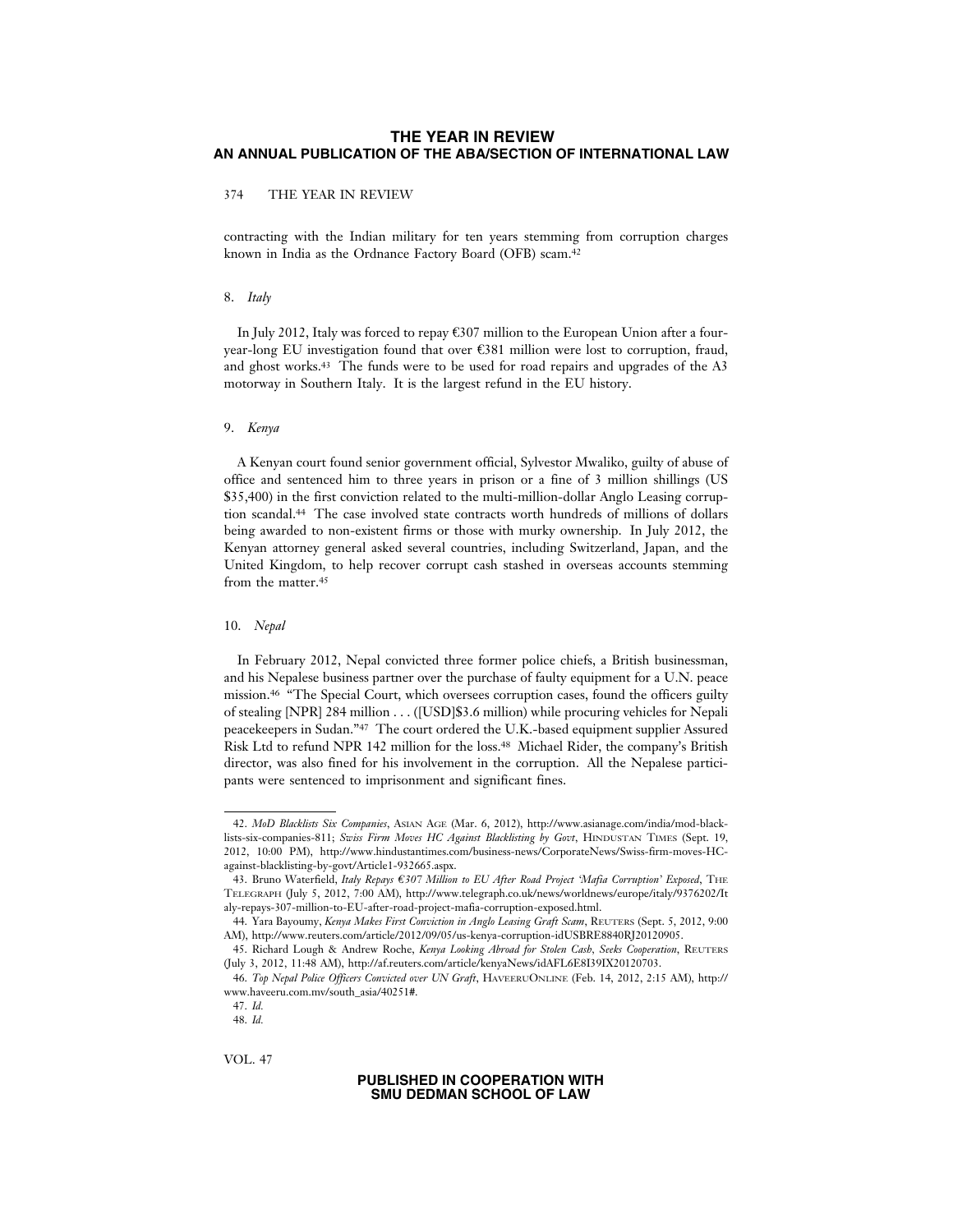ANTI-CORRUPTION 375

#### 11. *United Kingdom*

In January 2012, a British High Court ordered Mabey Engineering (Holdings) Ltd. to pay over £130,000 as payment for share dividend earnings attributable to construction contracts in Iraq unlawfully obtained by the company in 2001 and 2002.49

Also in January, Dr. David Turner, former Innospec Limited Global Sales and Marketing Director, pled guilty to two counts of conspiracy to corrupt government officials in Indonesia and Iraq between 2002 and 2008 to obtain contracts to supply the company's products and of conspiracy to corrupt Iraqi officials by paying money to ensure that tests on a competitor's chemical product would produce unfavorable results.50 Innospec's former CEO, Paul Jennings, pleaded guilty in July 2012 to conspiracy charges related to bribing public officials in Indonesia between 2002 and 2008 and in Iraq between 2003 and 2009 to secure contracts for the supply of Innospec products.51

Oxford Publishing Ltd. (OPL), a wholly owned subsidiary of Oxford University Press (OUP), was ordered to pay approximately £1.9 million in July 2012 as settlement for unlawful conduct by its subsidiaries incorporated in Tanzania and Kenya.52 The subsidiaries, Oxford University Press East Africa and Oxford University Press Tanzania, made improper payments in connection with public tenders for contracts to supply governments with textbooks. The court ordered OPL to repay  $\pounds1,895,435$  the company received in unlawful enrichment, with an additional £12,500 to defray the costs of pursuing the order.53

The Serious Fraud Office (SFO), the Government of Tanzania, BAE Systems PLC (BAE), and Britain's Department for International Development signed a memorandum of understanding in March 2012, enabling the payment by BAE of £29.5 million, plus interest, to the Tanzanian people to fulfill the December 2010 settlement with the SFO.54 The sum will go toward education projects in Tanzania. BAE was fined £500,000 in December 2010 for failure to maintain proper records of payments to an adviser in Tanzania in acquiring a government contract to supply an air traffic control system.55

SPRING 2013

<sup>49.</sup> Press Release, Serious Fraud Office, Shareholder Agrees Civil Recovery by SFO in Mabey & Johnson (Jan. 13, 2012), http://www.sfo.gov.uk/press-room/latest-press-releases/press-releases-2012/shareholderagrees-civil-recovery-by-sfo-in-mabey—johnson.aspx.

<sup>50.</sup> Press Release, Serious Fraud Office, Innospec Ltd: Former Director Pleads Guilty to Corruption (Jan. 17, 2012), http://www.sfo.gov.uk/press-room/latest-press-releases/press-releases-2012/innospec-ltd-formerdirector-pleads-guilty-to-corruption.aspx.

<sup>51.</sup> Press Release, Serious Fraud Office, Innospec Ltd: Former CEO Admits Bribery to Falsify Product Tests (July 30, 2012), http://www.sfo.gov.uk/press-room/latest-press-releases/press-releases-2012/innospecltd—former-ceo-admits-bribery-to-falsify-product-tests.aspx.

<sup>52.</sup> Press Release, Serious Fraud Office, Oxford Publishing Ltd to Pay Almost £1.9 Million as Settlement after Admitting Unlawful Conduct in Its East African Operations (July 3, 2012), http://www.sfo.gov.uk/pressroom/latest-press-releases/press-releases-2012/oxford-publishing-ltd-to-pay-almost-19-million-as-settle ment-after-admitting-unlawful-conduct-in-its-east-african-operations.aspx.

<sup>53.</sup> *Id.*

<sup>54.</sup> Press Release, Serious Fraud Office, BAE Systems Will Pay Towards Educating Children in Tanzania After Signing an Agreement Brokered by the Serious Fraud Office (Mar. 15, 2012), http://www.sfo.gov.uk/ press-room/latest-press-releases/press-releases-2012/bae-systems-will-pay-towards-educating-children-intanzania-after-signing-an-agreement-brokered-by-the-serious-fraud-office.aspx.

<sup>55.</sup> *Id.*; Press Release, Serious Fraud Office, BAE Fined in Tanzania Defence Contract Case (Dec. 21, 2010), http://www.sfo.gov.uk/press-room/latest-press-releases/press-releases-2010/bae-fined-in-tanzania-de fence-contract-case.aspx#.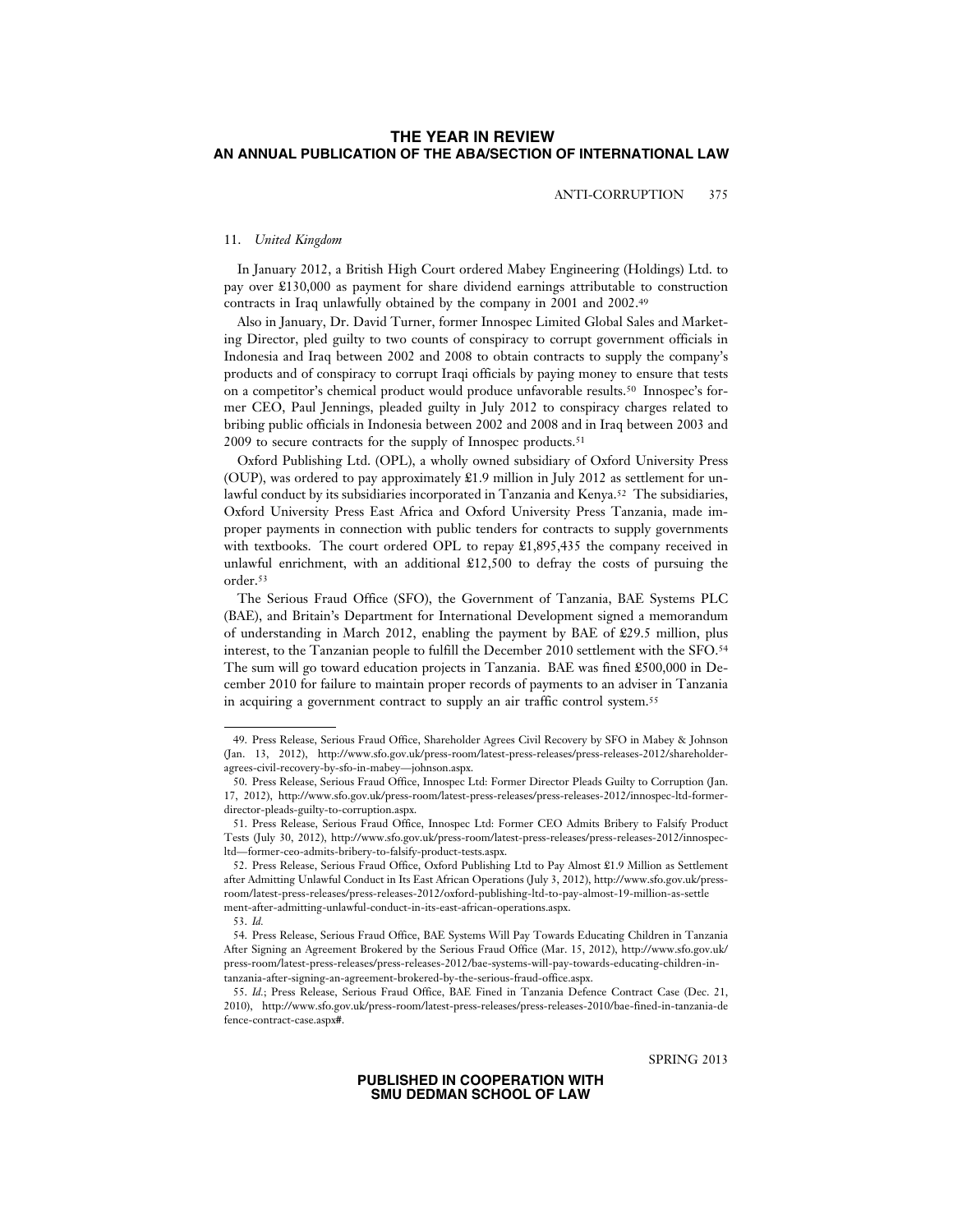376 THE YEAR IN REVIEW

In November 2012, Abbot Group Limited (Abbot), a Scotland-based drilling company, became the first U.K. company to self-report under the 2010 U.K. Bribery Act<sup>56</sup> provision that allows for an initial self-reporting period from July 1, 2011 through June 30, 2013.57 Abbot became aware of possible corrupt payments made related to contracts involving its foreign subsidiaries in May 2011 after an overseas tax authority inquiry. Abbot self-investigated, hiring outside accountants and solicitors who Abbot claimed reviewed twelveyears of one hundred-plus contracts and over one million emails.58 In keeping with its 2011 published guidance, the Crown Office only offered a civil settlement after it determined, among other criteria, that Abbot already had a sound anti-bribery detection and compliance program in place, operated in a transparent manner, took immediate action upon detection of potential violation and cooperated with the Crown. Abbot agreed to pay a fine of £5.6million59 to the Scottish government under the 2002 Proceeds of Crime  $Act<sup>60</sup>$  to settle the civil charges; and because of the settlement, will face no criminal investigation.

In March 2012, the U.K.-based Privy Council, the final court of appeal for some British Commonwealth countries, ruled that Viktor Kozeny, the Czech-born businessman wanted in the United States for bribery of public officials in Azerbaijan, could not be extradited to New York from the Bahamas. The Council said that the FCPA offenses Kozeny is charged with would not constitute crimes in the Bahamas.<sup>61</sup>

In January 2012, a U.K. court sentenced Andrew Rybak, Ronald Saunders, Philip Hammond, and Barry Smith to various prison terms for obtaining corrupt payments, disguised as "consultancy services" fees, for passing on confidential procurement information to bidding suppliers.62 The contracts related to a series of high-value oil and gas engineering projects in Iran, Egypt, Russia, Singapore, and Abu Dhabi between 2001 and 2009. Insider information was passed on contracts worth about £70 million.<sup>63</sup>

### 12. *Collective Action*

In December 2012, the European Union joined four European countries—Ireland, the United Kingdom, Denmark, and Norway—suspended aid to the Ugandan government after an audit by Uganda's auditor general revealed that approximately  $\epsilon$ 12 million in aid

VOL. 47

<sup>56.</sup> *See* Bribery Act, 2010, c. 23 (U.K.), *available at* http://www.legislation.gov.uk/ukpga/2010/23/contents.

<sup>57.</sup> Press Release, Crown Off. & Procurator Fiscal Service, Abbot Group Limited to Pay £5.6 Million After Corruption Report (Nov. 23, 2012), http://www.crownoffice.gov.uk/News/Releases/2012/11/Abbot-Group-Limited-pay-%C2%A356-million-after-corruption-report.

<sup>58.</sup> Aberdeen Drilling Firm to Pay £5.6m under Proceeds of Crime Laws After Benefiting from Corrupt Payments, DAILY RECORD (Nov. 23, 2012, 3:23 PM), http://www.dailyrecord.co.uk/news/scottish-news/ab erdeen-drilling-firm-to-pay-56m-1452597.

<sup>59.</sup> Press Release, Abbot Group Limited to Pay, *supra* note 57.

<sup>60.</sup> *See* Proceeds of Crime Act, 2002, c. 29 (U.K.), *available at* http://www.legislation.gov.uk/ukpga/2002/ 29/contents.

<sup>61.</sup> David Glovin, *Kozeny Won't Be Sent to U.S., U.K. Privy Council Rules*, BLOOMBERG (Mar. 28, 2012, 12:29 PM), http://www.bloomberg.com/news/2012-03-28/kozeny-won-t-be-extradited-to-u-s-u-k-privycouncil-rules-1-.html.

<sup>62.</sup> Press Release, Serious Fraud Office, Prison Terms for Corruption in Oil and Gas Contracts (Jan. 31, 2012), http://www.sfo.gov.uk/press-room/latest-press-releases/press-releases-2012/prison-terms-for-cor ruption-in-oil-and-gas-contracts-.aspx.

<sup>63.</sup> *Id.*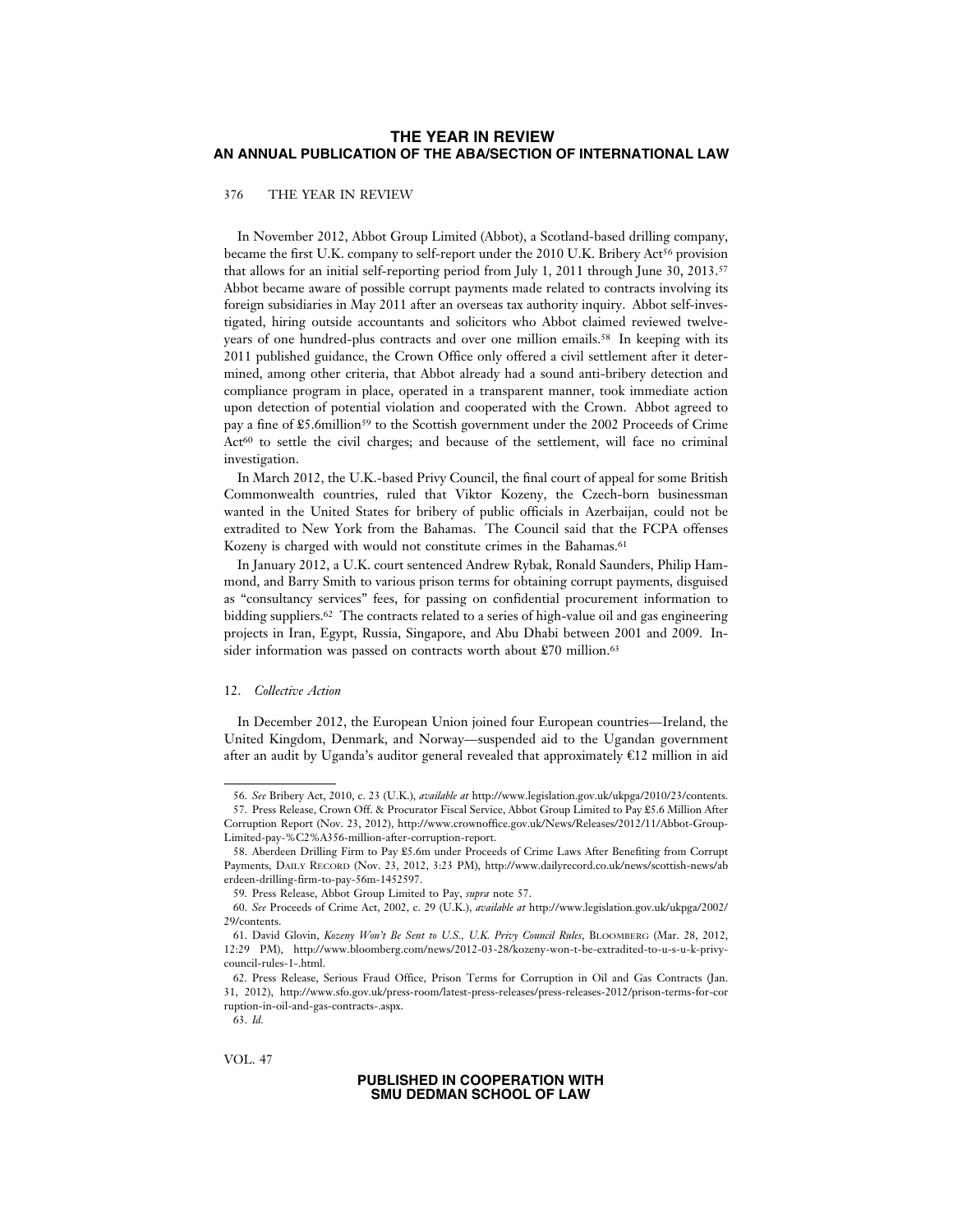# ANTI-CORRUPTION 377

from the Scandinavian countries and Ireland was embezzled by officials at Uganda's Office of the Prime Minister.64 The four countries are donors to the Peace, Recovery, and Development Program (PRDP), run by the Ugandan Office of the Prime Minister, which is devoted to the reconstruction of war-torn Northern Uganda. In November 2012, the World Bank, Uganda's largest multilateral lender, stated that it was "reviewing its development assistance to Uganda while also strengthening its own measures to ensure that its funds are used for their intended purposes."65

#### 13. *The World Bank*

The World Bank and other development banks continued their practice of cross-debarring entities involved in corruption in the development projects they finance.

In 2012, the numbers of individuals and firms debarred and cross-debarred included 127 by the World Bank,66 35 by the African Development Bank,67107 by the Asia Development Bank,<sup>68</sup> 48 by the European Bank for Reconstruction and Development,<sup>69</sup> and 83 by the Inter-American Development Bank.70

In February 2012, the World Bank barred Alstom SA from receiving Bank contracts for two of its units for three years after Alstom acknowledged an improper payment of = C110,000 (US \$146,000) in 2002 to an entity controlled by a former senior Zambian government official for consulting on a World Bank-financed hydropower project in Zambia.71 The Negotiated Resolution Agreement also includes a restitution payment by the two companies totaling about \$9.5 million.72 Although the parent company, Alstom

68. *See Sanctions List*, ASIAN DEV. BANK, http://lnadbg4.adb.org/oga0009p.nsf/sancCrossDebarred?Open View&count=999 (last visited Feb. 19, 2013).

SPRING 2013

<sup>64.</sup> Fionnan Sheahan, *Uganda Told to Repay €4m in Aid Funds After Fraud*, INDEPENDENT.IE (Oct. 30, 2012), http://www.independent.ie/national-news/uganda-told-to-repay-4m-in-aid-funds-after-fraud-3277632.html.

<sup>65.</sup> *Id.*; Elias Biryabarema, *Norway Becomes Latest Donor to Cut Aid to Uganda over Graft*, REUTERS (Nov. 7, 2012, 1:02 AM), http://af.reuters.com/article/topNews/idAFJOE8A600J20121107; Jackee Budesta Batanda, *Another Case of High-Level Corruption in Uganda*, FOREIGN POLICY (Oct. 31, 2012, 9:16 AM), http://transi tions.foreignpolicy.com/posts/2012/10/31/another\_case\_of\_high\_level\_corruption\_in\_Uganda; Press Release, The World Bank, World Bank Group Statement on Recent Corruption Cases in Uganda (Nov. 14, 2012), http://www.worldbank.org/en/news/2012/11/14/world-bank-group-statement-on-recent-corruptioncases-in-uganda.

<sup>66.</sup> *See World Bank Listing of Ineligible Firms & Individuals, Fraud and Corruption, Table 1: Debarred & Cross-Debarred Firms & Individuals*, WORLD BANK, http://web.worldbank.org/external/default/main?theSitePK= 84266&contentMDK=64069844&menuPK=116730&pagePK=64148989&piPK=64148984 (last visited Feb. 19, 2013).

<sup>67.</sup> *See List of Cross-Debarred Entities*, AFR. DEV. BANK, http://www.afdb.org/fileadmin/uploads/afdb/Docu ments/Project-related-Procurement/List%20of%20Debarred%20Entities.pdf (last visited Feb. 19, 2013).

<sup>69.</sup> *See EBRD List of Ineligible Entities*, EUR. BANK FOR RECONSTRUCTION & DEV., http://www.ebrd.com/ pages/about/integrity/list.shtml (last visited Feb. 19, 2013).

<sup>70.</sup> *See Sanctioned Firms and Individuals*, INTER-AM. DEV. BANK, http://www.iadb.org/en/topics/trans parency/integrity-at-the-idb-group/sanctioned-firms-and-individuals,1293.html (last visited Feb. 19, 2013).

<sup>71.</sup> Press Release, The World Bank, Companies Commit to Pay \$9.5 Million in Restitution Following Acknowledgement of Misconduct in a World Bank-Financed Project in Zambia (Feb. 22, 2012), http:// go.worldbank.org/ZM2ZQSJJY0 (use "Go to" windows to navigate to "Feb. 22, 2012").

<sup>72.</sup> *Id.*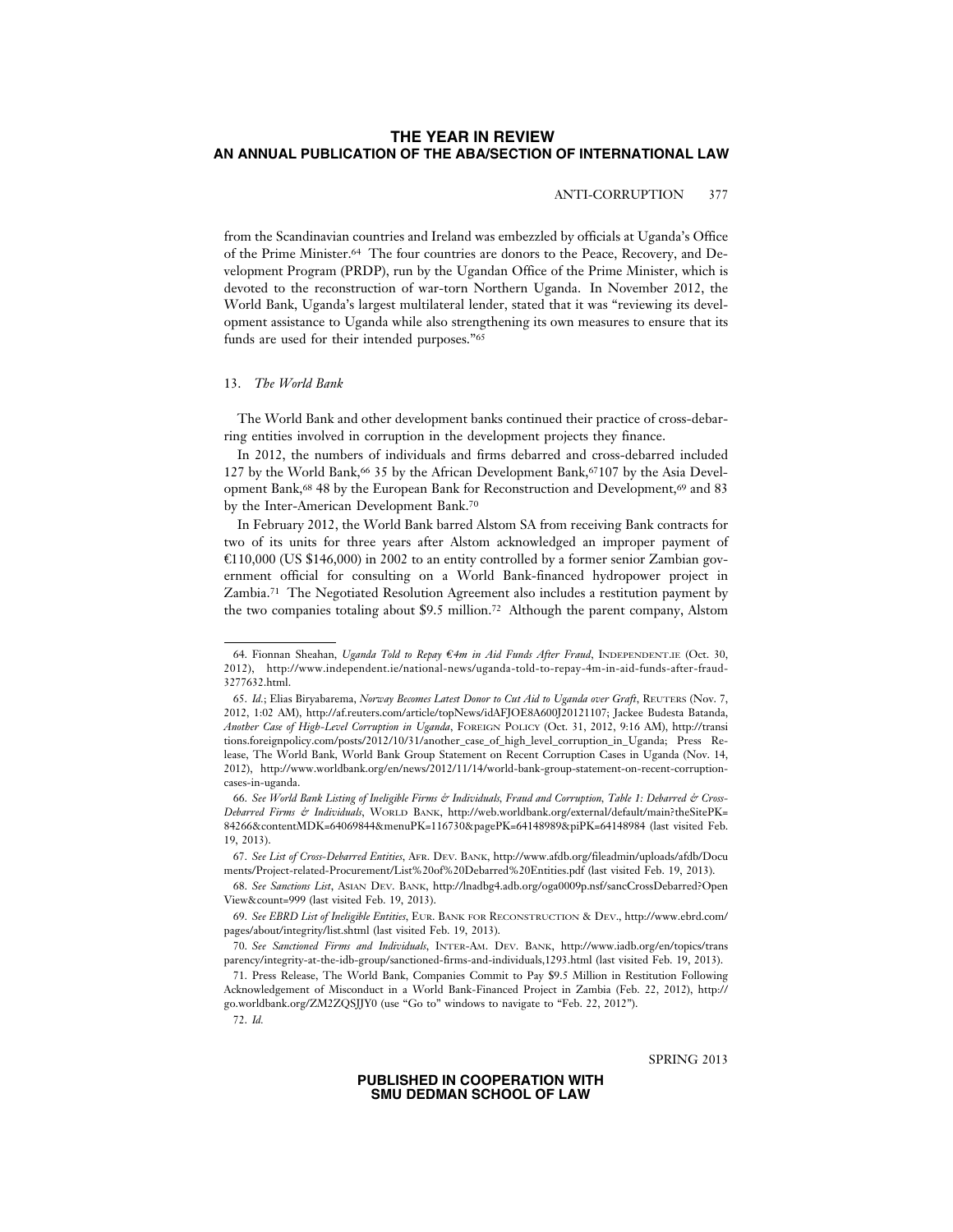### 378 THE YEAR IN REVIEW

SA, is conditionally not to be debarred, Alstom Hydro France and Alstom Network Schweiz are subject to cross-debarment by other development banks.<sup>73</sup>

In July 2012, the World Bank announced a settlement with Oxford Publishing Ltd.74 Two of the contracts for which the OPL subsidiaries in Kenya and Tanzania paid bribes to government officials were supported by World Bank Group grants. The Negotiated Resolution Agreement provided for debarment of the subsidiaries for three years, cross-debarment of these entities by other development banks, with conditional non-debarment for Oxford University Press, and payment by OUP of US \$500,000 to the Bank.75

In June 2012, the World Bank also temporarily banned from bidding on bank contracts a subsidiary of Canadian engineering company SNC-Lavalin. The ban followed the investigation of the company's involvement in construction of the Padma Bridge, a World Bank funded project in Bangladesh.76 The Bank also announced that because of credible evidence of corruption, the Bank was cancelling its US \$1.2 billion International Development Association (IDA) credit in support of the project.77 But when the Government of Bangladesh began to address the evidence of corruption identified by the Bank (which the Government previously ignored), and requested the bank to reconsider the financing of the Padma Bridge due to its importance to the development of the region, the Bank announced on September 20, 2012 that it would engage anew in the Padma Bridge project.78

#### B. ANTI-CORRUPTION LEGISLATION AND INITIATIVES

#### 1. *Cameroon*

In January 2012, a new Cameroonian anti-corruption law went into effect, empowering the Minister of Justice to authorize the dismissal of embezzlement and other corruption charges against defendants who opt to return the ill-gotten assets.79

#### 2. *Italy*

The Italian parliament in October 2012 approved a new anti-corruption bill. The law expands the definition of corruption, makes influence-peddling a crime, increases punishment for several corruption-related offenses, criminalizes private sector corruption, and introduces efforts to stop statutes of limitations from preventing convictions.80

<sup>73.</sup> *Id.*

<sup>74.</sup> *See supra* note 47-56 and accompanying text.

<sup>75.</sup> Press Release, The World Bank, World Bank Sanctions Oxford University Press for Corrupt Practices Impacting Education Projects in East Africa (July 3, 2012), http://www.worldbank.org/en/news/2012/07/03/ world-bank-sanctions-oxford-university-press-corrupt-practices-impacting-education-projects-east-africa.

<sup>76.</sup> Press Release, The World Bank, World Bank Statement on Padma Bridge (June 29, 2012), http://www. worldbank.org/en/news/2012/06/29/world-bank-statement-padma-bridge.

<sup>77.</sup> *Id.*

<sup>78.</sup> Press Release, World Bank, World Bank Statement of September 20, 2012 on Padma Bridge (Sept. 20, 2012), http://www.worldbank.org/en/news/2012/09/20/world-bank-statement-padma-bridge-sept-20-2012.

<sup>79.</sup> Mohamadou Houmfa, Yaound´e, *Anti-Corruption Law in Cameroon*, RADIO NETH. WORLDWIDE (Jan. 9, 2012, 12:17 PM), http://www.rnw.nl/africa/article/anti-corruption-law-cameroon.

<sup>80.</sup> *Italy Clamps Down on Corruption to Lure Investment*, DW (Oct. 31, 2012), http://dw.de/p/16aIV.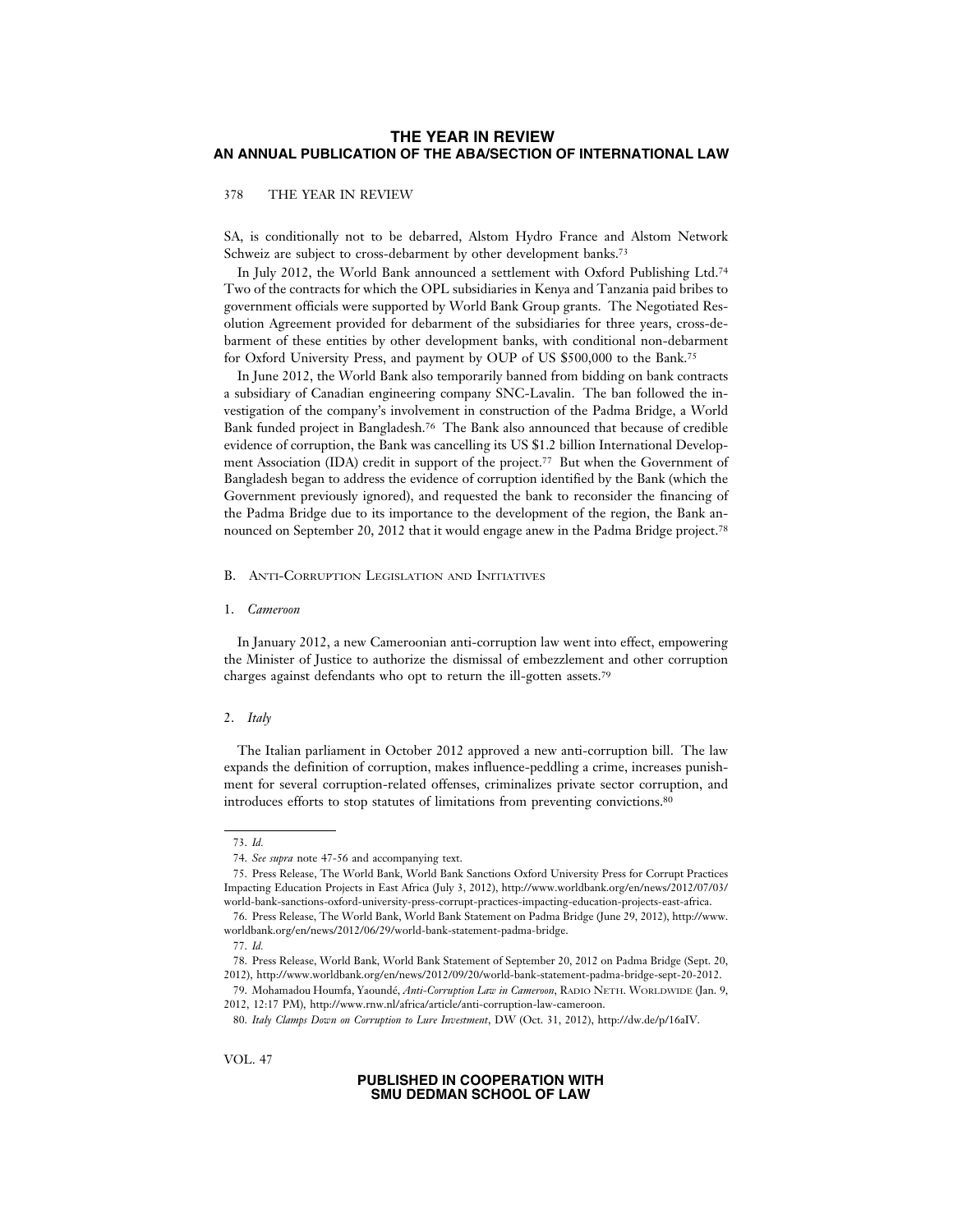ANTI-CORRUPTION 379

### 3. *Philippines*

In early 2012, the President of the Philippines, Benito Aquino, announced a new anticorruption plan, the Good Governance and Anti-Corruption Cluster 2012–2016. Among the measures outlined in the new plan are: depositing the salaries of government employees directly to employees' bank accounts, electronic bidding in public procurement, procedures to ensure the speedy resolution of corruption cases, strengthening the witness protection program, and requiring all government departments to disclose their budget information.81

# 4. *Russia*

On April 17, 2012, Russia became the thirty-ninth party to the Organisation for Economic Co-operation and Development (OECD) Convention on Combating Bribery of Foreign Public Officials in International Business Transactions.82 Acting in conformity with the OECD Convention, the Russian Finance Ministry announced, in September 2012, that bribes paid abroad are no longer tax deductible at home.83

#### 5. *Solomon Islands and East Timor*

In November 2012, Solomon Islands and East Timor joined the ADB/OECD Anti-Corruption Initiative for Asia and Pacific. Solomon Islands' membership in the Anti-Corruption Initiative followed its accession to the U.N. Convention Against Corruption in January 2012.84

#### 6. *Kingdom of Tonga*

In February 2012, the Tongan government announced the establishment of an Anti-Corruption Commission (ACC). The Commission will investigate all allegations of corruption perpetrated by government bodies and officials and refer cases to the attorney general for prosecution.85

<sup>81.</sup> *Aquino Oks 4-Year Anti-Corruption Plan*, UNPAN (Jan. 4, 2012), http://www.unpan.org/PublicAdminis trationNews/tabid/115/mctl/ArticleView/ModuleID/1467/articleId/29347/default.aspx.

<sup>82.</sup> Press Release, Organisation for Econ. Co-operation & Dev. [OECD], Russia Joins OECD Anti-Bribery Convention (Feb. 17, 2012), http://www.oecd.org/newsroom/russiajoinsoecdanti-briberyconvention.htm.

<sup>83.</sup> Scott Rose, *Russia Tells Executives Paying Bribes Abroad Isn't Deductible*, BLOOMBERG (Sept. 4, 2012), http://www.bloomberg.com/news/print/2012-09-04/russia-tells-executives-paying-bribes-abroad-isn-t-deduc tible.html.

<sup>84.</sup> *Solomons Joins Anti-Corruption Body*, SOLOMON STAR (Nov. 12, 2012, 4:14 AM), http://www.solomon starnews.com/news/national/16436-solomons-joins-anti-corruption-body.

<sup>85.</sup> *Tonga Developing FOI Policy and Anti Corruption Commission*, ABC RADIO AUSTRALIA (Feb. 15, 2012, 12:13 PM), http://www.radioaustralia.net.au/international/radio/onairhighlights/tonga-developing-foi-pol icy-and-anti-corruption-commission.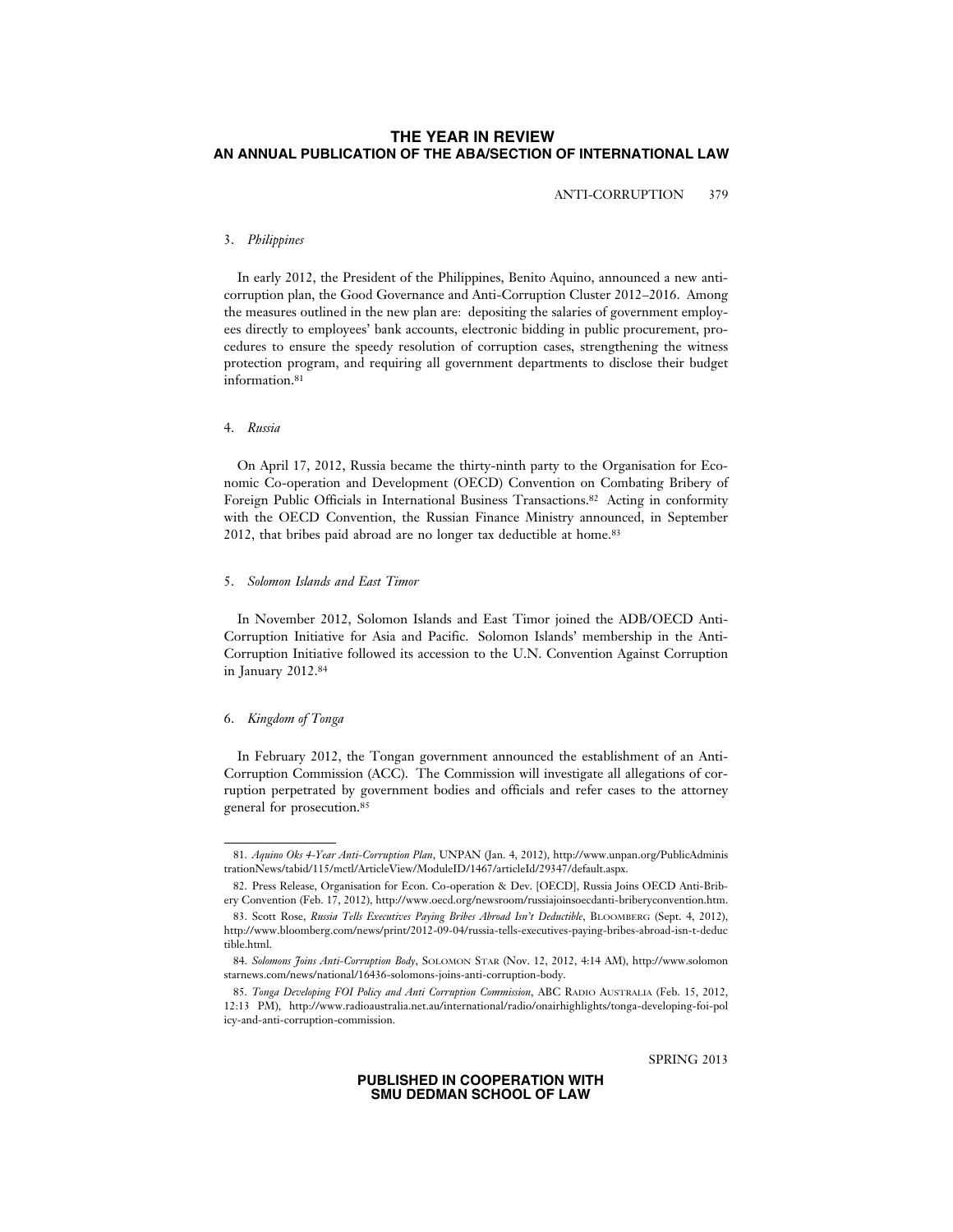380 THE YEAR IN REVIEW

# 7. *United Arab Emirates*

The state Audit Bureau of the UAE in June 2012 enacted the country's first anti-corruption law aimed at increasing transparency, clarifying company laws, and curbing financial malpractices. The Bureau is the UAE's sole anti-corruption authority.86

#### 8. *United Kingdom*

The U.K.'s Justice Ministry announced, in October 2012, its intention to use deferred prosecution agreements (DPAs) as a new tool to help combat fraud, money laundering, and bribery. Organizations that agree to enter into a DPA may be required to make amends to victims, pay substantial financial penalties, and reform their practices to prevent the wrongful conduct from occurring again.87

In October 2012, the U.K. SFO issued its "Revised Policies" on facilitation payments, business expenditures (hospitality), and corporate self-reporting. But the Joint Prosecution Guidance issued in 2011 continues to apply with only minor changes.88

### **III. Treaties and International Organizations**

#### A. INTERNATIONAL CONVENTIONS

The United Nations Convention Against Corruption (UNCAC)<sup>89</sup> added six new members in 2012—Comoros, Côte d'Ivoire, the Federated States of Micronesia, Myanmar, Nauru, Solomon Islands, and Swaziland—and now has 165 state parties.90 The Third Session of the UNCAC Implementation Review Group adopted, in June 2012, reviews for Australia, Bulgaria, Croatia, Fiji, France, Georgia, Indonesia, Jordan, Morocco, São Tomé and Príncipe, Togo, and the United States (June)<sup>91</sup> and, in November 2012, reviews for Azerbaijan, Bangladesh, Brunei Darussalam, Estonia, Lithuania, Kuwait, Timor-Leste, South Africa, Switzerland, Ukraine, Vietnam, and Zambia.92 The Implementation Review

VOL. 47

<sup>86.</sup> *UAE to Have Anti-Corruption Law to Fight Malpractices*, EMIRATES 24/7 (June 5, 2012), http://www.emi rates247.com/news/emirates/uae-to-have-anti-corruption-law-to-fight-malpractices-2012-06-05-1.461667.

<sup>87.</sup> *New Tool to Fight Economic Crime*, U.K. MINISTRY JUST. (Oct. 23, 2012), http://www.justice.gov.uk/ news/features/new-tool-to-fight-economic-crime; Solicitor General Oliver Heald, Keynote Speech to World Bribery and Corruption Compliance Forum (Oct. 23, 2012), *transcript available at* http://www.attorneygen eral.gov.uk/NewsCentre/Speeches/Pages/SolicitorGeneralKeynotespeechtoWorldBriberyandCorruption ComplianceForum.aspx.

<sup>88.</sup> Press Release, Serious Fraud Office, Revised Policies (Oct. 9, 2012), http://www.sfo.gov.uk/pressroom/latest-press-releases/press-releases-2012/revised-policies.aspx.

<sup>89.</sup> U.N. Convention Against Corruption, G.A. Res. 58/4, U.N. Doc. A/RES/58/4 (Oct. 31, 2003).

<sup>90.</sup> *UNCAC Signatories and Ratification Status as of 24 December 2012*, UNODC, http://www.unodc.org/ unodc/en/treaties/CAC/signatories.html (last visited Feb. 19, 2012).

<sup>91.</sup> *Implementation Review Group of the U.N. Convention against Corruption, Third Session (Vienna, 18-22 June 2012)*, UNODC, http://www.unodc.org/unodc/en/treaties/CAC/IRG-session3.html (last visited Feb. 19, 2013).

<sup>92.</sup> *Implementation Review Group of the U.N. Convention against Corruption, Resumed Third Session (Vienna, 14-16 November 2012)*, UNODC, http://www.unodc.org/unodc/en/treaties/CAC/IRG-session3-resumed. html (last visited Feb. 19, 2013).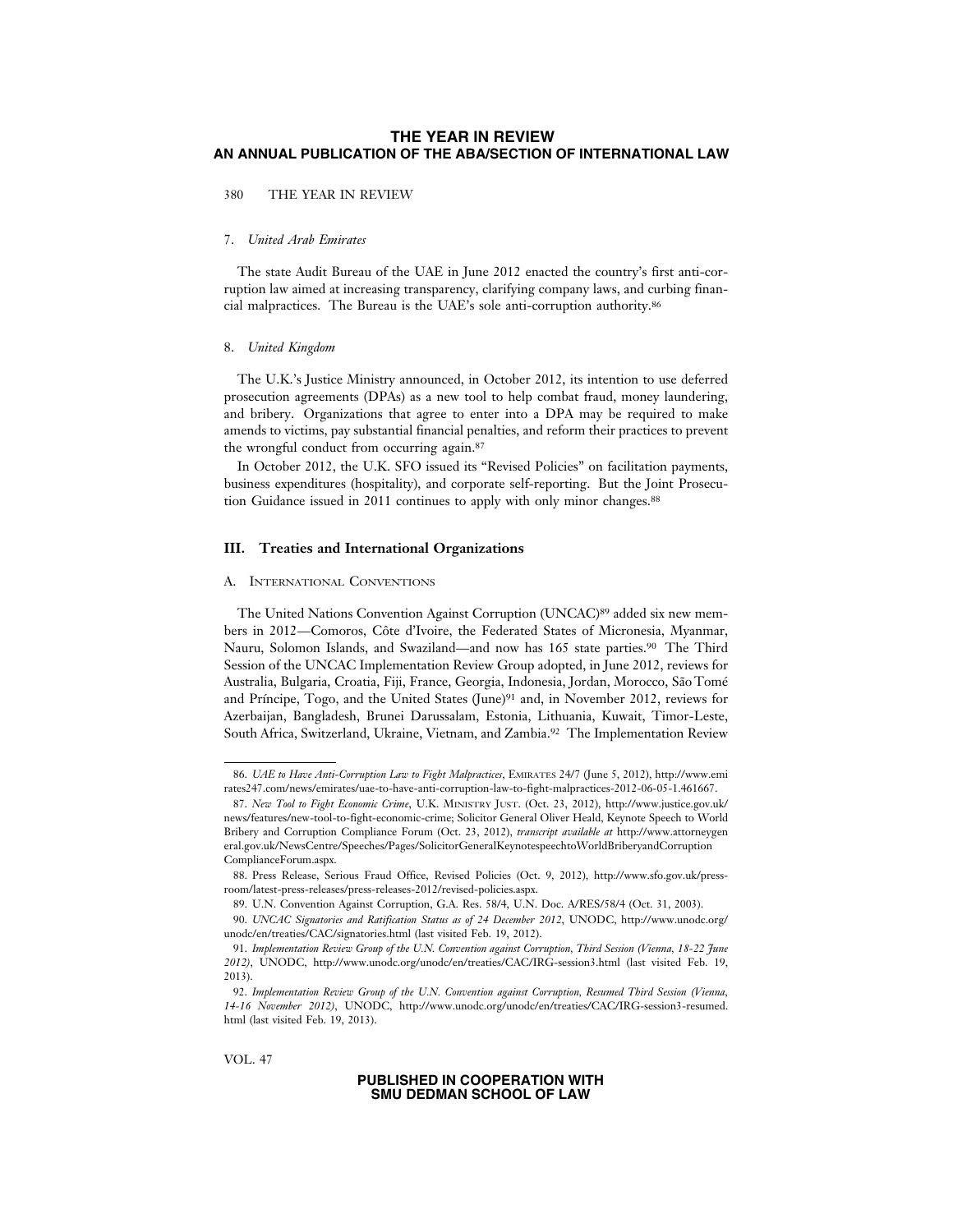# ANTI-CORRUPTION 381

Group also adopted Thematic Reports on the implementation of Chapters III and IV of the UNCAC.93

Efforts under the Inter-American Convention Against Corruption94 also focused on reviewing the implementation of the Convention. In September 2012, the Twentieth Meeting of the Committee of Experts of the Mechanism for Follow-Up to the Implementation of the Inter-American Convention against Corruption (MESICIC) adopted reports on the implementation of the Convention by Bolivia, Brazil, Mexico, El Salvador, and Paraguay.95 These were the fourth such reports issued by MESICIC on those countries. New in 2012 was the introduction of on-site visits by the Technical Secretariat and members of the review subgroups.96

The Organization for Economic Co-Operation and Development (OECD) continued its efforts to end foreign bribery. In 2012, the Russian Federation became the thirty-ninth state to join the OECD Convention on Combating Bribery of Foreign Public Officials in International Business Transactions.97 In 2012, the OECD Working Group on Bribery conducted peer reviews and adopted Phase 3 reports on Australia, France, Hungary, Japan, the Slovak Republic, Sweden, Switzerland, and the United Kingdom.98

As part of the OECD Anti-Corruption Network for Eastern Europe and Central Asia, Istanbul Anti-Corruption Action Plan, the second round monitoring reports have been

SPRING 2013

<sup>93.</sup> Secretariat of the Implementation Review Group of the U.N. Convention Against Corruption, U.N. Office on Drugs & Crime (UNODC), *Implementation of Chapter III (Criminalization and Law Enforcement) of the United Nations Convention Against Corruption*, U.N. Doc. CAC/COSP/IRG/2012/CRP.1 (June 11, 2012), *available at* http://www.unodc.org/documents/treaties/UNCAC/WorkingGroups/ImplementationReview Group/18-22June2012/V1254039.pdf; Secretariat of the Implementation Review Group of the U.N. Convention Against Corruption, U.N. Office on Drugs & Crime (UNODC), *Implementation of Chapter IV (International Cooperation) of the United Nations Convention Against Corruption*, U.N. Doc. CAC/COSP/IRG/2012/ CRP.2 (June 12, 2012), *available at* http://www.unodc.org/documents/treaties/UNCAC/WorkingGroups/Im plementationReviewGroup/18-22June2012/V1254081.pdf.

<sup>94.</sup> Inter-American Convention Against Corruption, Mar. 29, 1996, 35 I.L.M. 727, *available at* http://www. oas.org/juridico/english/corr\_bg.htm.

<sup>95.</sup> *See generally* Final Report on Plurinational State of Bolivia, OEA/Ser.L/SG/MESICIC/doc.333/12 rev. 4 (Sept. 14, 2012), *available at* http://www.oas.org/juridico/PDFs/mesicic4\_blv\_en.pdf; Final Report on Federative Republic of Brazil, OEA/Ser.L/SG/MESICIC/doc.333/12 cprr. 1 (Sept. 14, 2012), *available at* http:// www.oas.org/juridico/PDFs/mesicic4\_bra\_en.pdf; Final Report on Mexico, OEA/Ser.L/SG/MESICIC/ doc.332/12 rev. 4 (Sept. 14, 2012), *available at* http://www.oas.org/juridico/PDFs/mesicic4\_mex\_en.pdf; Final Report on Republic of El Salvador, OEA/Ser.L/SG/MESICIC/doc.331/12 rev. 3 (Sept. 14, 2012), *available at* http://www.oas.org/juridico/PDFs/mesicic4\_slv\_en.pdf; Final Report on Republic of Paraguay, OEA/Ser.L/ SG/MESICIC/doc.334 rev. 4 (Sept. 14, 2012), *available at* http://www.oas.org/juridico/PDFs/mesicic4\_pry\_ en.pdf.

<sup>96.</sup> *OAS Anticorruption Mechanism Holds Its Twentieth Meeting*, ANTI-CORRUPTION NEWSL. (Org. of Am. States, Wash. D.C.), Sept. 2012, at N.92, *available at* http://www.oas.org/juridico/newsletter/nl\_en\_92.htm.

<sup>97.</sup> Press Release, OECD, Russia Joins OECD Anti-Bribery Convention (Feb. 17, 2012), http://www.oecd. org/newsroom/russiajoinsoecdanti-briberyconvention.htm; *see also OECD Convention on Combating Bribery of Foreign Public Officials in International Business Transactions: Ratification Status as of 20 November 2012*, OECD (Apr. 2012), http://www.oecd.org/daf/anti-bribery/antibriberyconventionratification.pdf.

<sup>98.</sup> For copies of all monitoring reports, including Phase III, organized by country, *see Country Reports on the Implementation of the OECD Anti-Bribery Convention*, OECD, http://www.oecd.org/investment/countryre portsontheimplementationoftheoecdanti-briberyconvention.htm (last visited Feb. 19, 2013).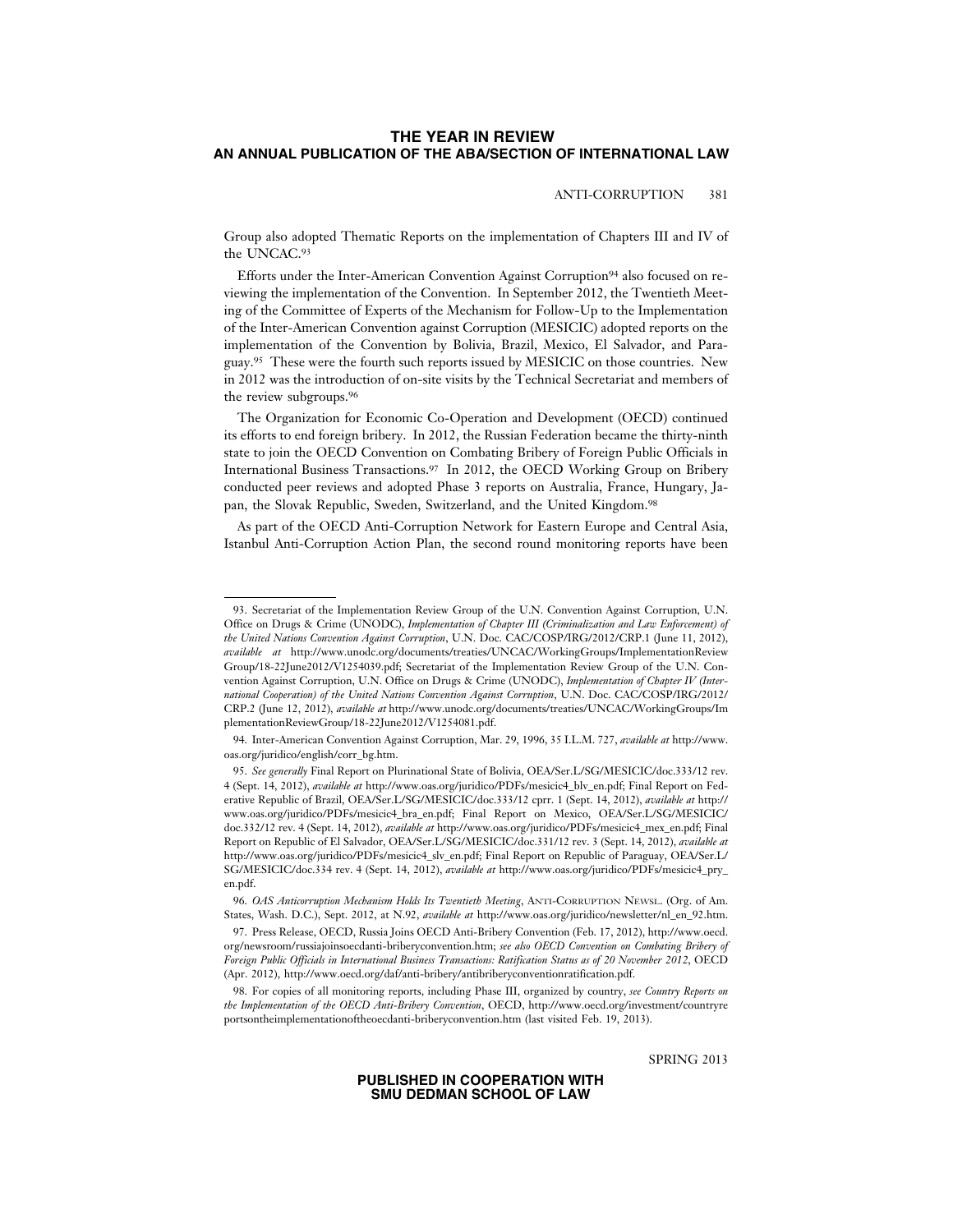382 THE YEAR IN REVIEW

published on Armenia, Azerbaijan, Georgia, Kazakhstan, Kyrgyz Republic, Tajikistan, Ukraine, and Uzbekistan.99

The Council of Europe's Group of States against Corruption (GRECO), which is charged with monitoring compliance with the implementation of the Council of Europe's Criminal Law Convention on Corruption, published evaluation and compliance reports on Armenia, Austria, Belgium, Estonia, FYR Macedonia, Germany, Greece, Ireland, Italy, Liechtenstein, Luxembourg, Malta, Monaco, Montenegro, Poland, Portugal, Russian Federation, San Marino, Slovakia, Slovenia, Sweden, Turkey, and the United States.100 On January 1, 2012, GRECO launched the fourth evaluation round that will focus on prevention of corruption in respect of members of parliament, judges, and prosecutors.101 The first Round IV evaluation report, on Latvia, was published in December 2012.102

#### B. INTERNATIONAL ORGANIZATIONS

Recovery of illicitly gained assets hidden abroad was at the center of international anticorruption efforts in 2012. At the Group of Eight (G8) meeting in May 2012, leaders adopted the Action Plan on Asset Recovery within the Deauville Partnership with Arab Countries in Transition.103 In the Plan, the G8 countries committed to a comprehensive list of actions aimed to promote cooperation, technical and case assistance, and capacity building in support of the efforts of Arab countries in transition in recovering assets diverted by past regimes.104 In line with the Plan, the First Arab Forum on Asset Recovery took place in Doha, Qatar, in September 2012.105 The Forum is intended to serve as a coordinating framework mechanism for follow-up on the Asset Recovery Action Plan.106 To facilitate the efforts, Canada, France, Germany, Italy, Japan, the United Kingdom, and the United States published guides on their asset recovery regimes, all available in Arabic.107 The U.S. Department of Justice dedicated two attorneys to asset recovery in

VOL. 47

<sup>99.</sup> For copies of all monitoring reports, *see Istanbul Action Plan Country Reports*, OECD, http://www.oecd. org/corruption/acn/istanbulactionplancountryreports.htm (last visited Feb. 19, 2013).

<sup>100.</sup> For copies of GRECO evaluation and compliance reports, *see GRECO Evaluations*, COUNCIL EUR., http://www.coe.int/t/dghl/monitoring/greco/evaluations/index\_en.asp (last visited Feb. 19, 2013).

<sup>101.</sup> *Group of States against Corruption (GRECO), Mutual Evaluations*, COUNCIL EUR., http://www.coe.int/t/ dghl/monitoring/greco/evaluations/intro\_en.asp (last visited Feb. 19, 2013).

<sup>102.</sup> *See GRECO Evaluations, supra* note 100.

<sup>103.</sup> Press Release, U.S. Dep't of State, Deauville Partnership with Arab Countries in Transition – Governance Pillar: Action Plan on Asset Recovery (May 21, 2012), http://www.state.gov/j/inl/rls/190483.htm. 104. *Id.*

<sup>105.</sup> Conference of the States Parties to the U.N. Convention Against Corruption, Vienna, Austria, Aug. 30-31, 2012, *Report on the Meeting of the Open-Ended Intergovernmental Working Group on Asset Recovery Held in Vienna on 30 and 31 August 2012*, ¶ 2, U.N. Doc. CAC/COSP/WG.2/2012/4 (Sept. 5, 2012) [hereinafter *Vienna Meeting Report*], *available at* http://www.unodc.org/documents/treaties/UNCAC/WorkingGroups/ workinggroup2/2012-August-30-31/V1255775e.pdf.

<sup>106.</sup> *Arab Forum on Asset Recovery, Doha, September 2012*, ARAB FORUM ON ASSET RECOVERY, http://www. afar.pp.gov.qa/Eng/ (last visited Feb. 19, 2013).

<sup>107.</sup> Press Release, U.S. Dep't of State, The Deauville Partnership With Arab Countries in Transition – Chair's Summary of the Foreign Ministers Meeting (Oct. 1, 2012), http://www.state.gov/r/pa/prs/ps/2012/ 10/198514.htm.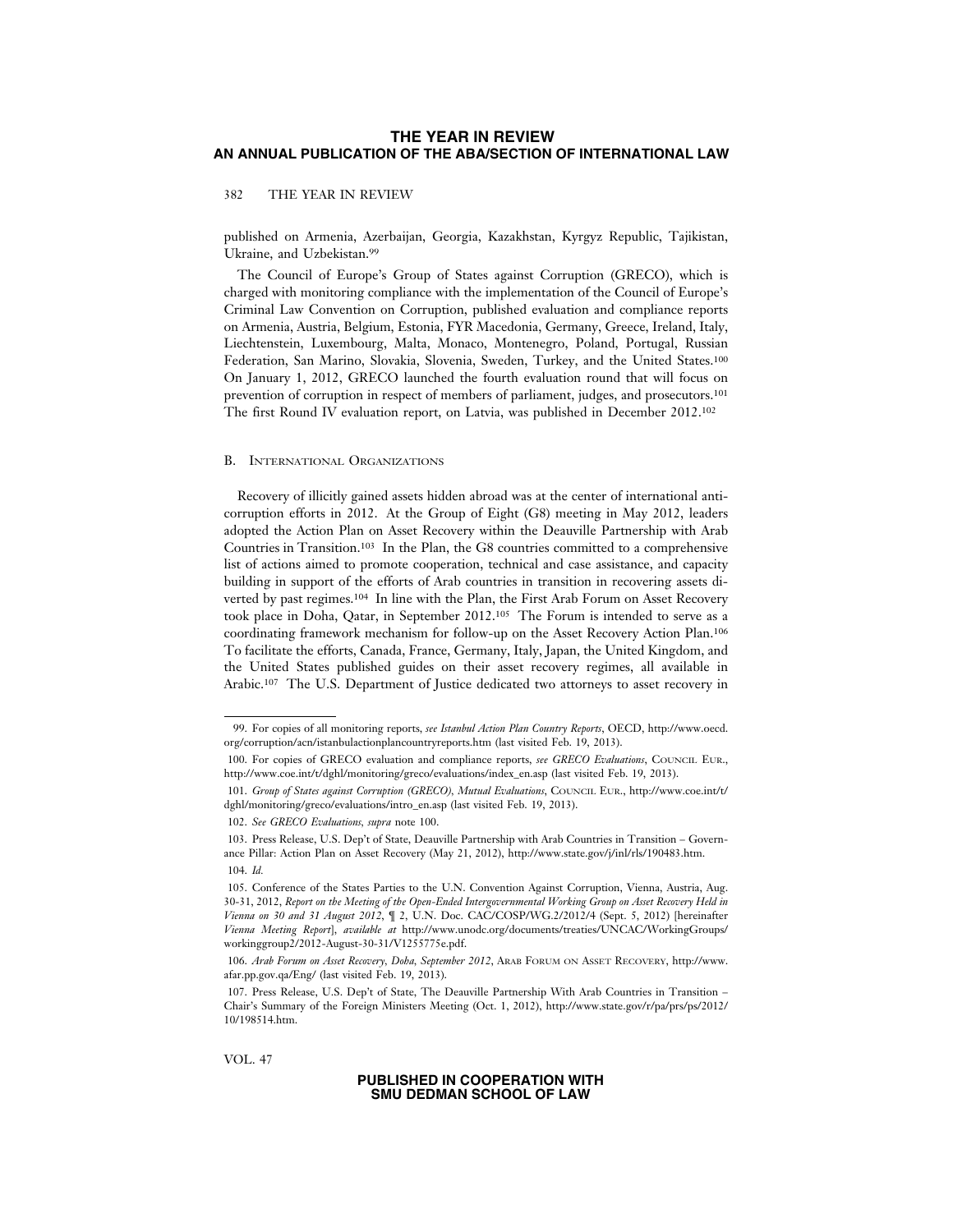# ANTI-CORRUPTION 383

the Middle East and North Africa. The attorneys will coordinate their activities with the Deauville Partnership countries and the DOJ's Kleptocracy Unit.108

The United Nations Office on Drugs and Crime (UNODC), the primary body charged with the implementation of UNCAC, concentrated its anti-corruption efforts in 2012 on providing technical assistance, capacity building, and forging international cooperation, particularly in the area of asset recovery. At the World Economic Forum in Davos in January 2012, UNODC unveiled the Integrity IPO, a project based on UNCAC and intended to create partnerships between the public and the private sector in fighting corruption by having companies financially support the development of anti-corruption legislation and institutions in developing countries and their efforts to promote integrity.109

UNODC's Open-Ended Intergovernmental Working Group on Asset Recovery held its Sixth Intercessional Meeting in Vienna in August 2012.110 The participants adopted a multi-year work plan and discussed practical aspects of asset recovery, including issues related to cooperation in confiscation of proceeds of corruption under Articles 54 and 55 of UNCAC.111

The joint World Bank/UNODC Stolen Asset Recovery (StAR) Initiative continued its work at general capacity-building and training in the areas of investigation, prosecution, and international cooperation for asset recovery.112 The StAR Initiative also assisted Egypt and Tunisia in the recovery of assets hidden abroad by their previous governments.113 The United States granted US \$1 million to StAR to support training, mentoring, and other projects.114

At the meeting in Los Cabos, Mexico, the Group of 20 (G-20) decided to renew the Anti-Corruption Working Group's mandate until 2014 with the goal of creating an action plan and producing another monitoring report.115 The G-20 members also endorsed the Working Group's recommendation to deny visas to corrupt officials and committed to enforcing legislation against both bribe takers and bribe givers.116

SPRING 2013

<sup>108.</sup> Nick Elliott, *DOJ to Dedicate 2 Attorneys to Middle East Asset Recovery*, WALL ST. J. BLOG (Sept. 13, 2012, 1:40 PM), http://blogs.wsj.com/corruption-currents/2012/09/13/doj-to-dedicate-2-attorneys-to-mid dle-east-asset-recovery/?mod=WSJBlog&utm\_source=feedburner&utm\_medium=feed&utm\_campaign=feed %3A+wsj%2Fcorruption-currents%2Ffeed+%28WSJ.com%3A+Corruption+Currents%29.

<sup>109.</sup> Press Release, United Nations Office on Drugs & Crime (UNODC), UNODC Chief Invites Private Sector to Embrace Innovation and Lend "Helping Hand" to Fight Corruption (Jan. 27, 2012), http://www. unodc.org/unodc/en/press/releases/2012/January/unodc-chief-invites-private-sector-to-embrace-innovationand-lend-helping-hand-to-fight-corruption.html; *see also* Press Release, U.N. Office on Drugs & Crime (UNODC), Private Sector Invited to Help Fight Corruption through New UN Initiative (Apr. 24, 2012), http://www.unodc.org/unodc/en/press/releases/2012/April/private-sector-invited-to-help-fight-corruptionthrough-new-un-initiative.html.

<sup>110.</sup> *See* Open-Ended Intergovernmental Working Group on Asset Recovery, U.N. OFF. DRUGS & CRIME, http://www.unodc.org/unodc/en/treaties/CAC/working-group2.html (last visited Feb. 19, 2013).

<sup>111.</sup> *Vienna Meeting Report*, *supra* note 105, ¶ 8.

<sup>112.</sup> *Id.* ¶ 46.

<sup>113.</sup> *Id.*

<sup>114.</sup> The Deauville Partnership, *supra* note 107.

<sup>115.</sup> G20 Conference, June 18-19, 2012, Los Cabos, Mex., *G20 Leaders Declaration*, ¶¶ 1, 80, *available at* http://www.g20mexico.org/images/stories/docs/g20/conclu/G20\_Leaders\_Declaration\_2012.pdf. 116. *Id.* ¶ 78.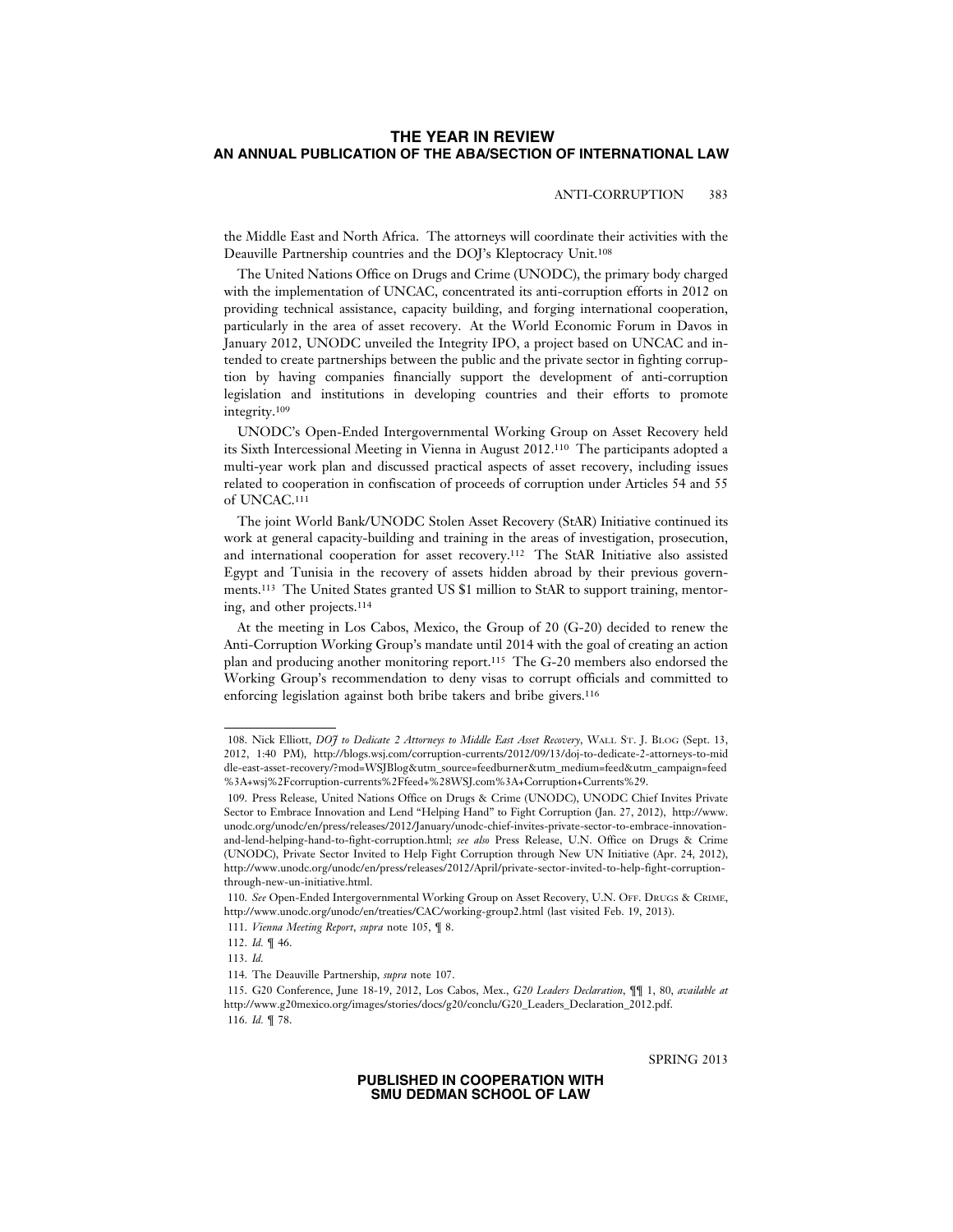### 384 THE YEAR IN REVIEW

The OECD Anti-Corruption Network for Eastern Europe and Central Asia (ACN) 2012 High Level Meeting and the Fourteenth ACN Steering Group meeting took place in December 2012 in Paris.117 The meeting participants, representing more than thirty countries, discussed the ways to further anti-corruption policies, to advance reform of criminal legislation against corruption and strengthen law enforcement, to take effective measures to prevent corruption in public administration, and to engage in a dialog with the business sector to prevent corruption.118

In 2012, OECD produced two noteworthy publications related to its anti-corruption efforts: *Identification and Quantification of the Proceeds of Bribery: A Joint OECD-StAR Analysis*119 and *Stocktaking of Business Integrity and Anti-Bribery Legislation, Policies and Practices in Twenty African Countries*.120

The World Bank Group, in March 2012, adopted the institution's updated governance and anti-corruption strategy and implementation plan, titled Strengthening Governance, Tackling Corruption: The World Bank Group's Updated Strategy and Implementation Plan.121 The Plan focuses on increasing and systematizing governance and anti-corruption work in Bank programs; strengthening country institutions; better measuring risks and results; supporting governance in global initiatives; and improving the organization of the Bank's internal resources for governance work.122 In part to counter corruption in its projects, the World Bank launched, in February 2012, a Two-Year Review of Procurement Policy.123 The review will consist of identifying issues to be addressed and recommendations for the future evolution of the procurement policies.

The World Bank Integrity Vice Presidency hosted the second biennial meeting of the International Corruption Hunters Alliance (ICHA) in June 2012.124 ICHA is an association of anti-corruption officials, prosecutors, and investigators around the world. The ICHA 2012 program was attended by over 300 members and focused on the introduction of new approaches, such as crowd sourcing and citizen engagement, the use of open

VOL. 47

<sup>117.</sup> For documentation related to the meeting, *see 2012 Anti-Corruption Network High Level Meeting and 14th Steering Group Meeting*, OECD, http://www.oecd.org/corruption/acn/2012anti-corruptionnetworkhigh levelmeetingandsteeringgroupmeeting.htm (last visited Feb. 19, 2013).

<sup>118.</sup> *Id.*

<sup>119.</sup> OECD, IDENTIFICATION AND QUANTIFICATION OF THE PROCEEDS OF BRIBERY: REVISED EDITION (rev. Feb. 2012), *available at* http://dx.doi.org/10.1787/9789264174801-en.

<sup>120.</sup> OECD/AFRICAN DEVELOPMENT BANK (2012), STOCKTAKING OF BUSINESS INTEGRITY AND ANTI-BRIBERY LEGISLATION, POLICIES AND PRACTICES IN TWENTY AFRICAN COUNTRIES (2012), *available at* http://www.oecd-ilibrary.org/governance/stocktaking-of-business-integrity-and-anti-bribery-legislation-poli cies-and-practices-in-twenty-african-countries\_9789264169586-en.

<sup>121.</sup> WORLD BANK GROUP, STRENGTHENING GOVERNANCE, TACKLING CORRUPTION: THE WORLD BANK GROUP'S UPDATED STRATEGY AND IMPLEMENTATION PLAN 1 (2012), *available at* http://siteresour ces.worldbank.org/PUBLICSECTORANDGOVERNANCE/Resources/285741-1326816182754/GAC-StrategyImplementationPlan.pdf.

<sup>122.</sup> Press Release, The World Bank, Governance and Anti-Corruption Remain Integral to World Bank's Work (Mar. 27, 2012), http://web.worldbank.org/WBSITE/EXTERNAL/NEWS/0,,contentMDK:231539 89~pagePK:64257043~piPK:437376~theSitePK:4607,00.html.

<sup>123.</sup> *World Bank Launching 2-Year Review of Procurement Policy*, WORLD BANK, http://go.worldbank.org/ PFUHESDFM0 (last visited Feb. 20, 2013).

<sup>124.</sup> Press Release, The World Bank, The World Bank's International Corruption Hunters Alliance Will Attack Global Corruption with Technology, Partnerships and Knowledge (June 6, 2012), http://go. worldbank.org/USC3HMU890.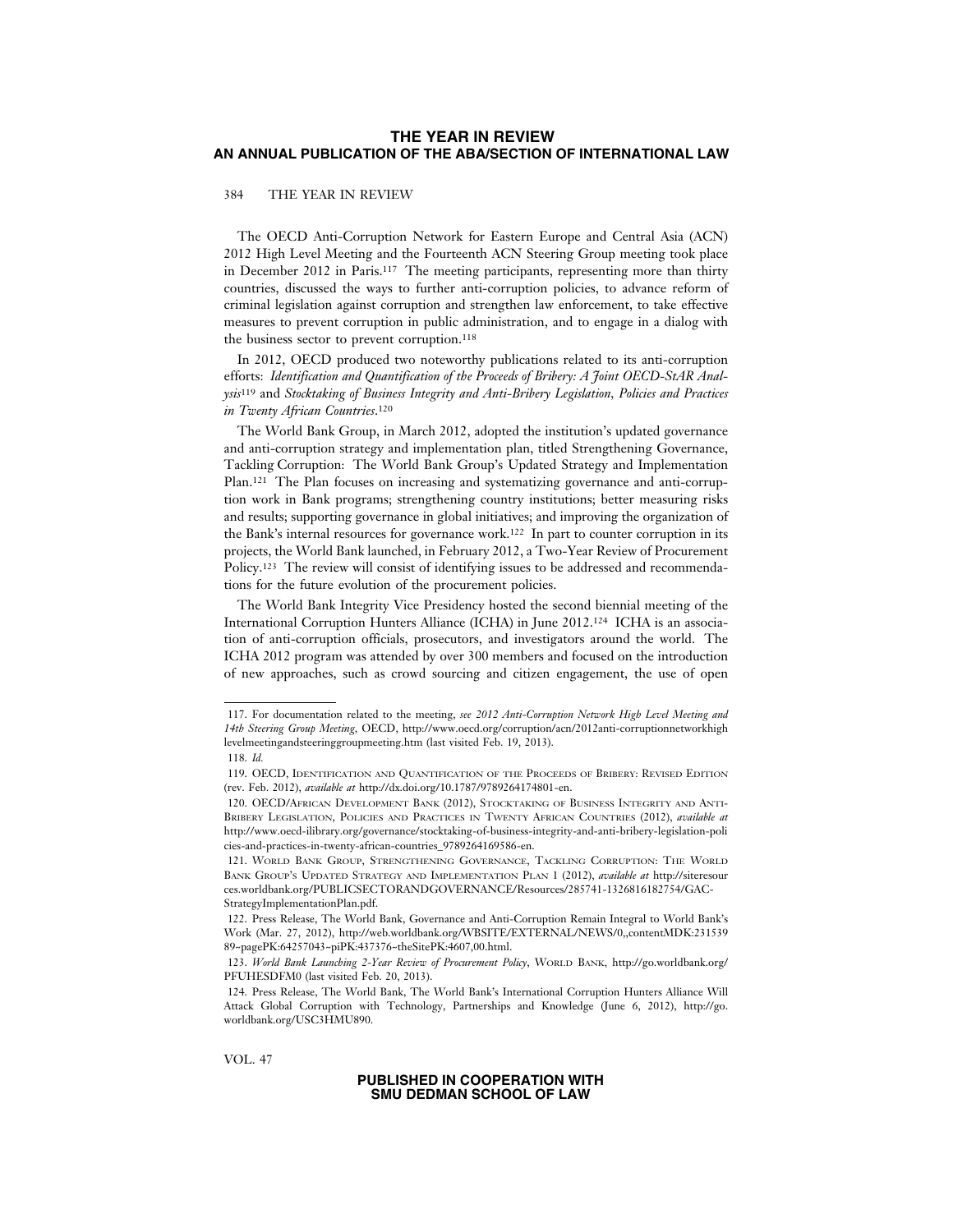### ANTI-CORRUPTION 385

source data to support forensic investigations and evidence gathering, and the promotion of a culture of corruption prevention.125

# **IV. Civil Society Efforts**

#### A. TRANSPARENCY INTERNATIONAL

Transparency International (TI) launched an Assurance Framework for Corporate Anti-Bribery Programmes.126 The Framework defines criteria for independent assurance of corporate anti-bribery program and is intended to encourage the use of independent assurance as a means of strengthening company anti-bribery systems and enhancing the credibility of their efforts to prevent corruption.

TI's 2012 report on OECD country enforcement of foreign bribery laws, titled *Exporting Corruption? Country Enforcement of the OECD Anti-Bribery Convention, Progress Report 2012*,127 found that prosecutions continue to increase globally, with 144 new cases in 2011 and sanctions of nearly 250 individuals and 50 companies.128 Seven countries, representing nearly 28 percent of world exports, received the highest classification of "active" enforcement.129 The United States and Germany are the only countries that have prosecuted more than 100 cases.130

Earlier in 2012, TI also published a study examining 105 major global companies on whether and to what extent they disclose the measures they have implemented to prevent corruption.131 The report, titled *Transparency in Corporate Reporting: Assessing the World's Largest Companies*, noted an increase from 47 percent in 2009 to 68 percent in 2012, of companies reporting having corruption prevention programs.132

Transparency International UK (TI UK) issued its *Defence Companies Anti-Corruption Index*<sup>133</sup>, the results of a study of what defense companies are doing to prevent corruption. The study evaluated 129 defense companies based on thirty-four questions regarding their anti-corruption and ethics programs, using publicly available information and, in some cases, additional information provided by the companies.134

SPRING 2013

<sup>125.</sup> *Id.*

<sup>126.</sup> JERMYN BROOKS, SUSAN COTE-FREEMAN & PETER WILKINSON, ASSURANCE FRAMEWORK FOR COR-PORATE ANTI-BRIBERY PROGRAMMES (2012), *available at* http://www.business-anti-corruption.com/filead min/user\_upload/pdf/TI-Assurance-Framework.pdf.

<sup>127.</sup> KELLY MCCARTHY & GABOR BATHORY, EXPORTING CORRUPTION? COUNTRY ENFORCEMENT OF THE OECD ANTI-BRIBERY CONVENTION, PROGRESS REPORT 2012 (Sept. 6, 2012), *available at* http://www. transparency.org/whatwedo/pub/exporting\_corruption\_^country\_enforcement\_of\_the\_oecd\_anti\_bribery conventio.

<sup>128.</sup> *Id.* at 10.

<sup>129.</sup> *Id.* at 9.

<sup>130.</sup> *Id.*

<sup>131.</sup> BARBARA KOWALCZYK-HOYER, TRANSPARENCY IN CORPORATE REPORTING: ASSESSING THE WORLD'S LARGEST COMPANIES (June 2012), *available at* http://www.transparency.org/news/feature/shininga-light-on-the-worlds-biggest-companies.

<sup>132.</sup> *Id.* at 5.

<sup>133.</sup> MARK PYMAN ET AL., DEFENCE COMPANIES ANTI-CORRUPTION INDEX (2012), *available at* http:// companies.defenceindex.org/sites/default/files/documents/CI-Report-Single-Hires.pdf. 134. *Id.* at 3.